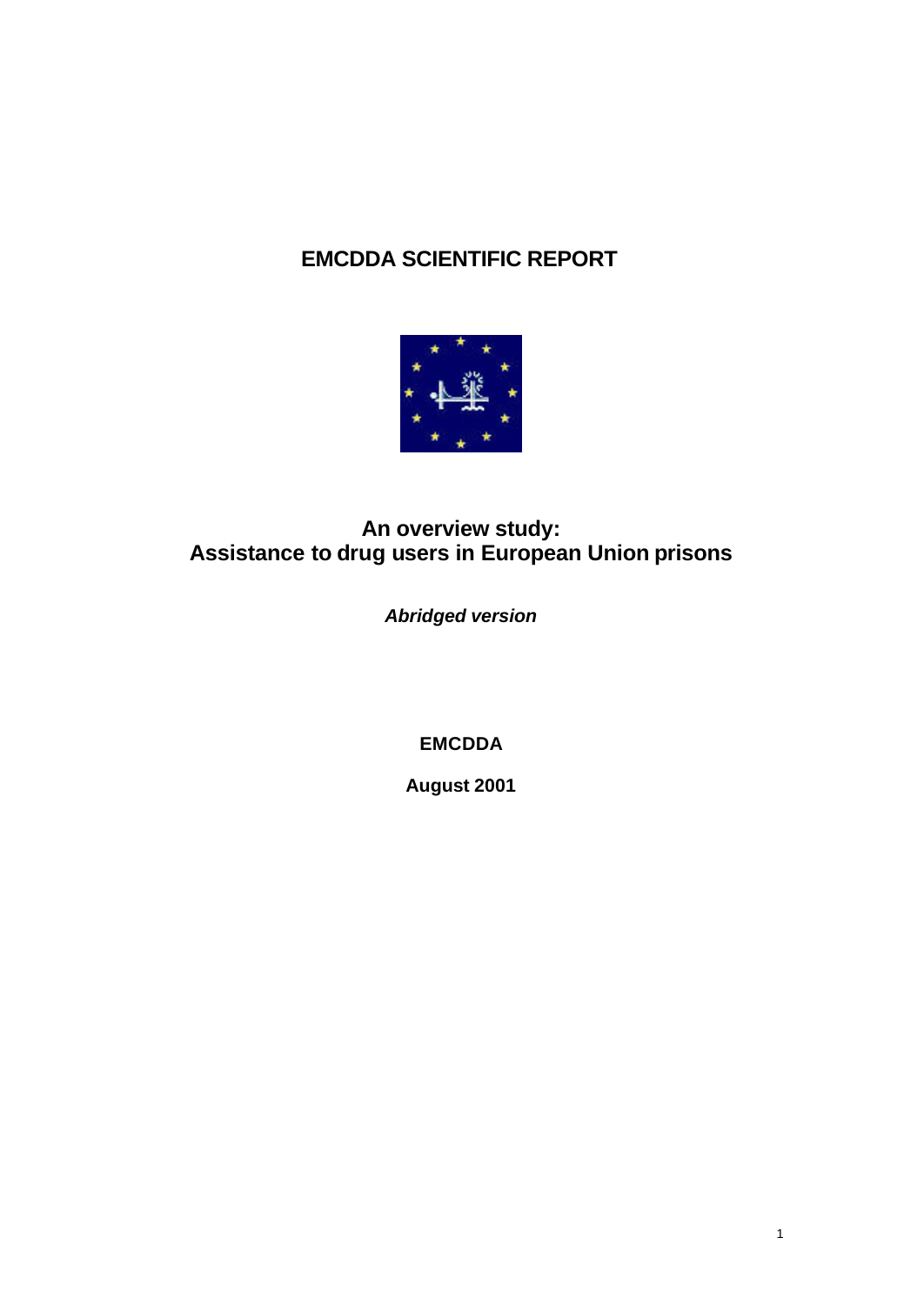The report entitled 'An overview study: Assistance to drug users in European Union prisons' was prepared by:

Author: Dr. Heino Stöver, Carl von Ossietzky University of Oldenburg Project leader: Petra Paula Merino, EMCDDA, Drug Demand Reduction

This abridged version of the report was prepared by the EMCDDA. The information sources used in compiling the report as well as a list of useful websites are available at: http://www.emcdda.org

The full version of the report will be published by the European Network on Drugs and HIV/AIDS Services in Prison (ENDHASP) in partnership with the EMCDDA by the end of 2001.

© European Monitoring Centre for Drugs and Drug Addiction, 2001

Quotation is authorised providing the source is acknowledged.

European Monitoring Centre for Drugs and Drug Addiction Rua da Cruz de Santa Apolónia 23–25 PT-1149-045 Lisboa **Portugal** Tel: +351 1 811 30 00 Fax: +351 1 813 17 11 e-mail: info@emcdda.org http://www.emcdda.org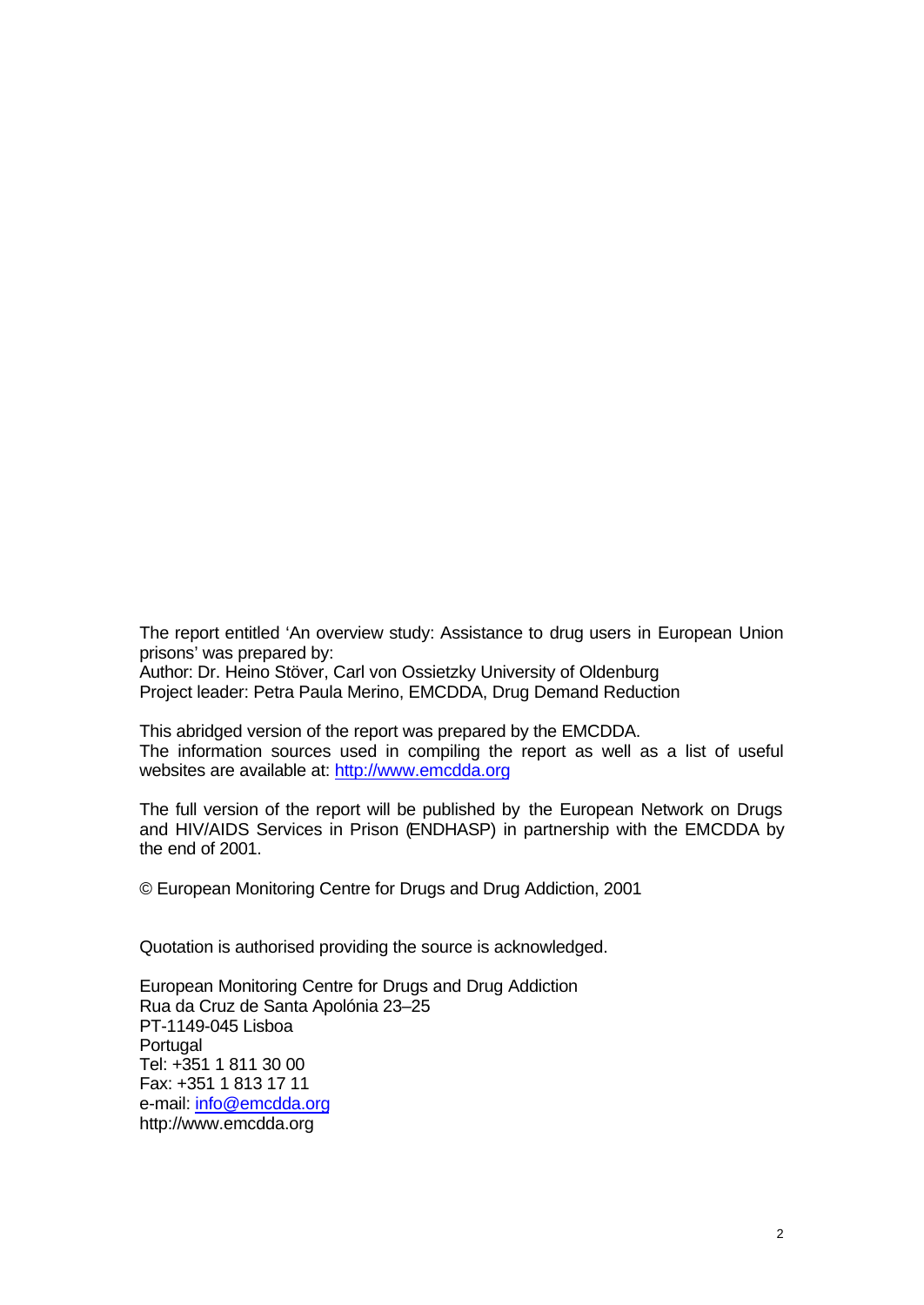# **TABLE OF CONTENTS**

| II.1.        |                                                                        |  |
|--------------|------------------------------------------------------------------------|--|
| II.2.        |                                                                        |  |
| II.3.        | Specific groups - migrants, women and young offenders 10               |  |
|              | III. ORGANISATION AND PRACTICE OF HEALTH CARE AND ASISTANCE            |  |
|              |                                                                        |  |
|              |                                                                        |  |
|              |                                                                        |  |
|              |                                                                        |  |
| III.2.       | Models characterised by being under the responsibility of the Ministry |  |
|              |                                                                        |  |
| III.3.       | The principle of 'equity' in international guidelines and              |  |
|              |                                                                        |  |
| III.4.       |                                                                        |  |
|              |                                                                        |  |
|              |                                                                        |  |
|              |                                                                        |  |
| IV.1.        |                                                                        |  |
| IV.2.        |                                                                        |  |
| IV.3.        |                                                                        |  |
| IV.4.        |                                                                        |  |
| <u>IV.5.</u> |                                                                        |  |
| IV.6.        |                                                                        |  |
|              |                                                                        |  |
|              |                                                                        |  |
|              | <b>KEY FACTS</b>                                                       |  |
| V.1.         |                                                                        |  |
| <u>V.2.</u>  |                                                                        |  |
| <u>V.3.</u>  |                                                                        |  |
| V.4.         |                                                                        |  |
|              |                                                                        |  |
|              | <b>KEY FACTS.</b>                                                      |  |
| VI.1.        |                                                                        |  |
| V1.2.        |                                                                        |  |
|              |                                                                        |  |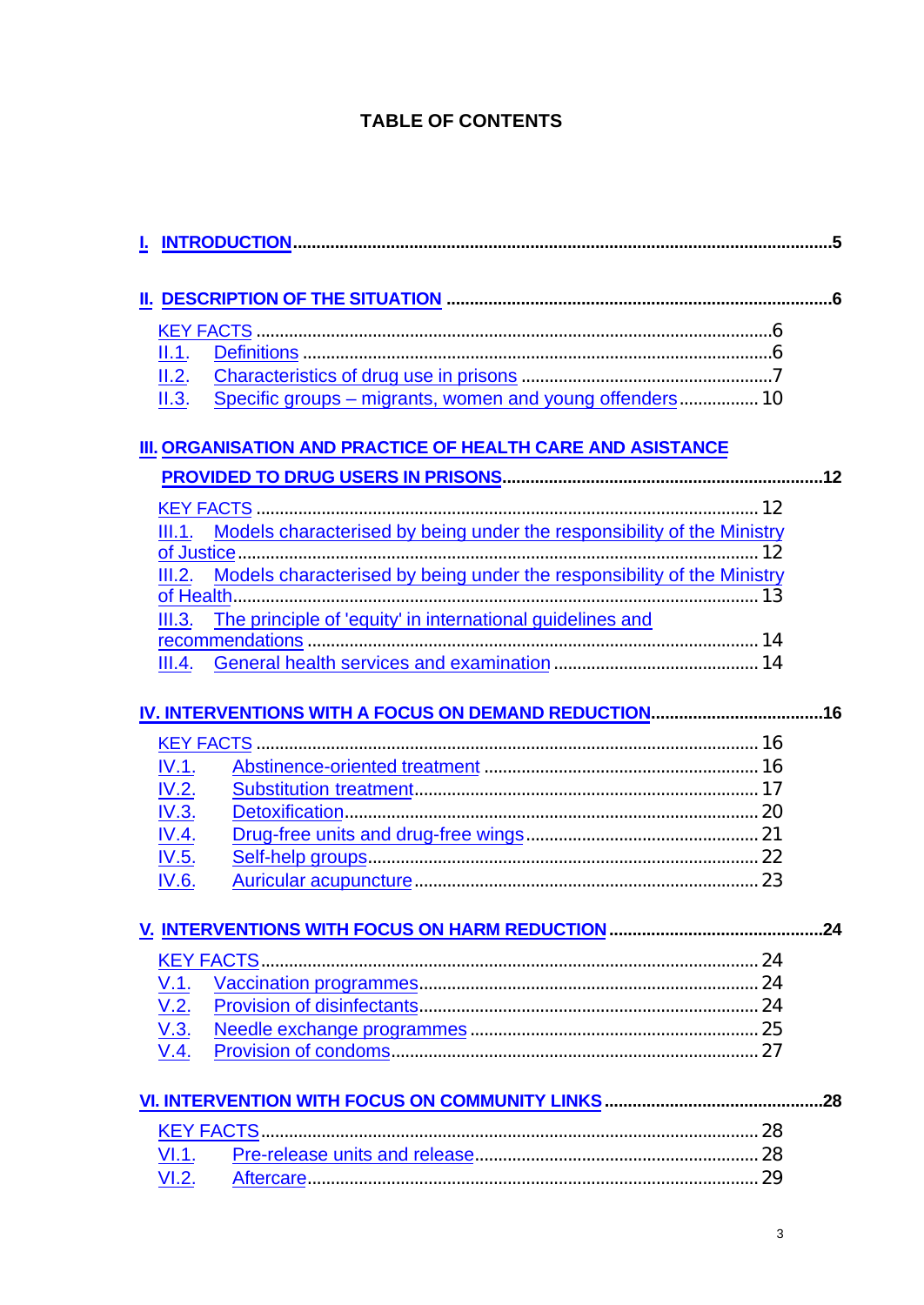| <u>VI.3.</u> |  |
|--------------|--|
| <u>VI.4.</u> |  |
| <u>VI.5.</u> |  |
| VI.6.        |  |

# **VII. EVALUATION OF INTERVENTIONS OF ASSISTANCE TO DRUG USERS IN**

**PRISONS IN THE EU..........................................................................................................31**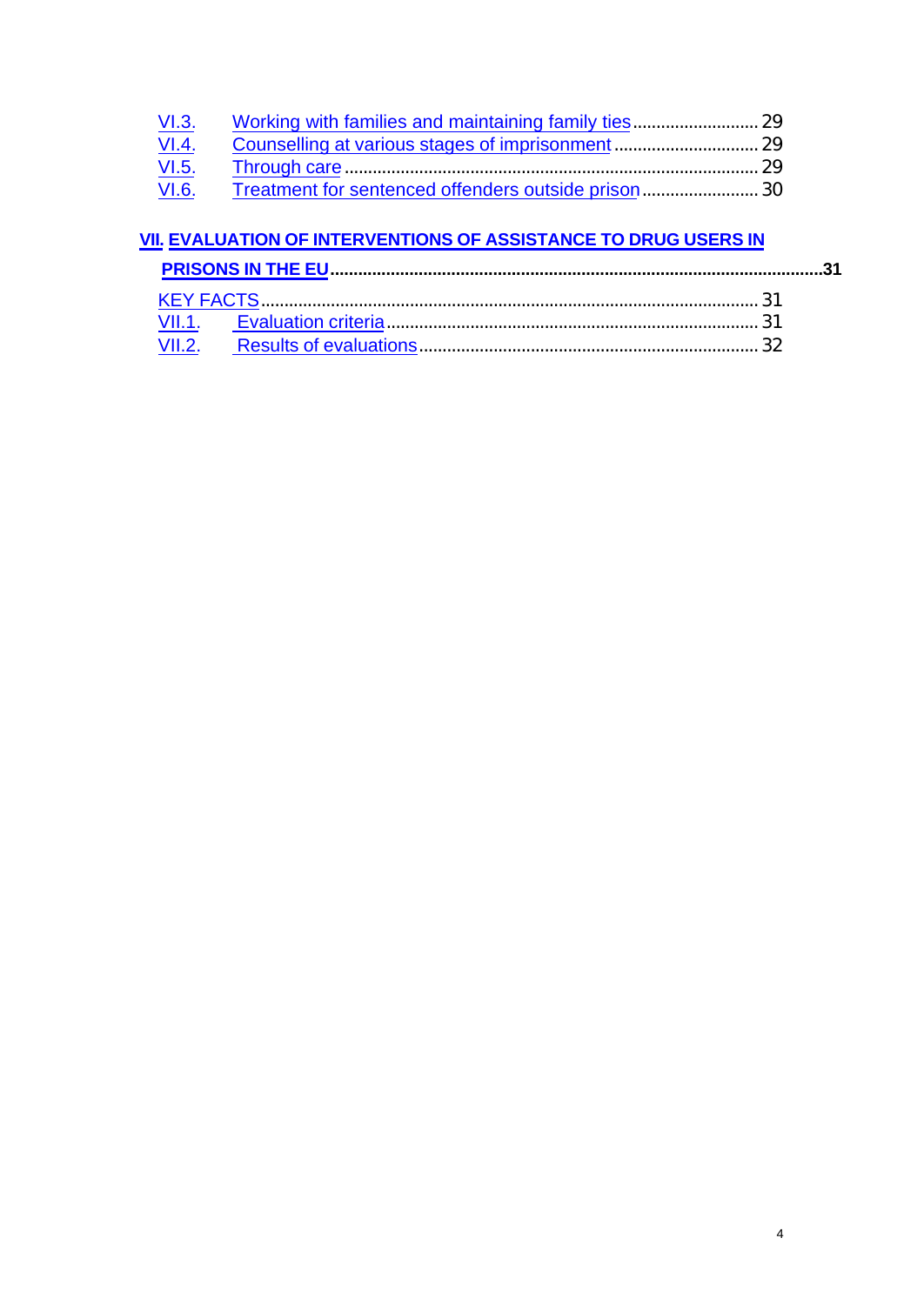# **I. INTRODUCTION**

At its Helsinki meeting in December 1999, the Council of the European Union formally adopted the European Union drugs strategy (2000–04). The strategy has been translated into concrete action in the third EU action plan on drugs. The action plan recommends that the Commission and Member States join efforts to reduce crime linked to drugs, notably juvenile and urban delinquency. Within this context, the EMCDDA contributes proactively to informing policy-makers and the public about drug users and drug addicts in the criminal justice system, including after arrest, alternatives to prison and treatment facilities within the penal system in EU Member States.

In line with EU priorities, the EMCDDA launched the study 'Assistance to drug users in European Union prisons' in December 1999. The aim of the study – commissioned from Dr Heino Stöver from the University of Oldenburg – was to provide an overview of the situation and the demand and harm reduction responses in a setting characterised as being enormously relevant to Member States' efforts to reduce crime linked to drugs. This abridged version highlights the main findings of the extensive research that was undertaken during the course of this project. The full report will be published by ENDHASP (European Network on Drugs and HIV/AIDS Services in Prison) in collaboration with the EMCDDA and will be available by the end of 2001.

Margareta Nilson Programme coordinator – Drug-related responses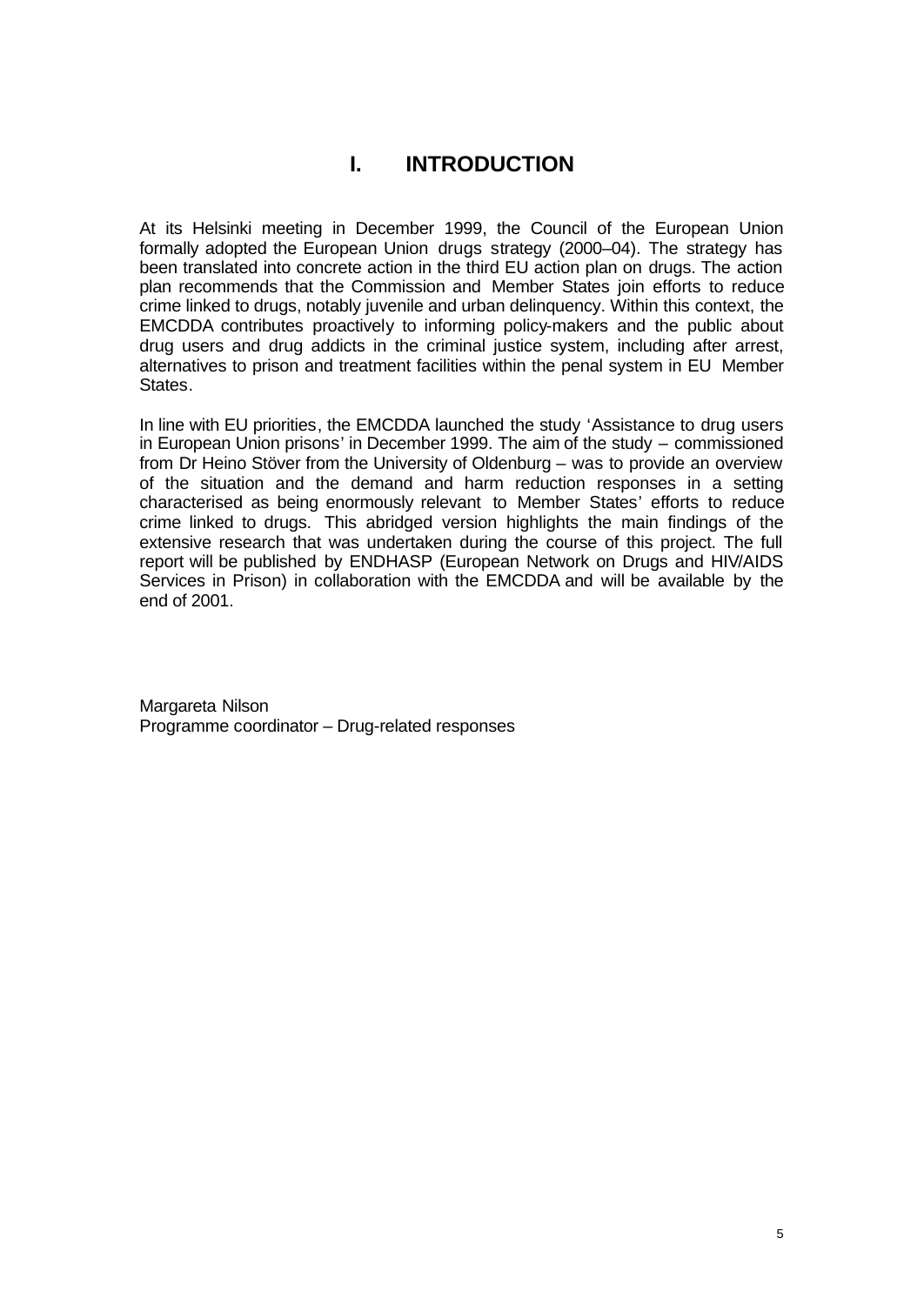# **II. DESCRIPTION OF THE SITUATION**

#### **KEY FACTS**

Drugs are seen as one of the main problems of the current prison system in Europe and in other countries in the world. The high costs of incarceration are of great concern.

In most European prisons the spread of drug use has become a real problem. Some experts say that prisons provide environments that sustain substance abuse among users and even foster drug use in non users and some empirical evidence exists to support this. Drugs are widespread, used as addictive substances or to cope with lack of work, stress and boredom behind bars. Psychoactive substances seem to be easily available in many prisons, although the frequency of use differs from drug use in the community. Many prisoners report that drugs are the central currency in prison. In some countries there is a widespread use of psychoactive medication  $-$  in particular by women – prescribed by prison doctors.

It is difficult to draw a detailed picture of prison drug use in one country and even more so for the 15 Member States. Drug use in prison takes place in extreme secrecy. According to estimates by the UN and WHO and information provided by EMCDDA Reitox focal points, drug users are proportionally over represented among the 350 000 people imprisoned throughout Europe. Figures of lifetime prevalence of any illicit drug given by European prisons differ widely, from 15 to 90%. Considering the high number of prison entrances and releases (turnover rate), 180 000–600 000 drug users pass through the system annually.

Drug-using patterns by young offenders show less cautious attitudes to drug use and include higher risks in injecting drug use. This may be due to feelings of inviolability.

#### **II.1. Definitions**

The variety of definitions for the term 'drug user' in the prisons and prison administration in different Member States (see Table 1) needs to be taken into account when interpreting the estimated number of drug users (shown in Table 2). Although all EU countries report that drug users are a significant and extremely problematic part of the total prison population, only a few countries provided clear definitions of the term. It has recently been pointed out that none of the reporting countries in their Council of Europe survey *"has a comprehensive system to quantify the scale of this problem, even though in most countries it is assumed that this group makes up a significant part of criminal justice and prison populations"* (Turnbull/McSweeney, 2000).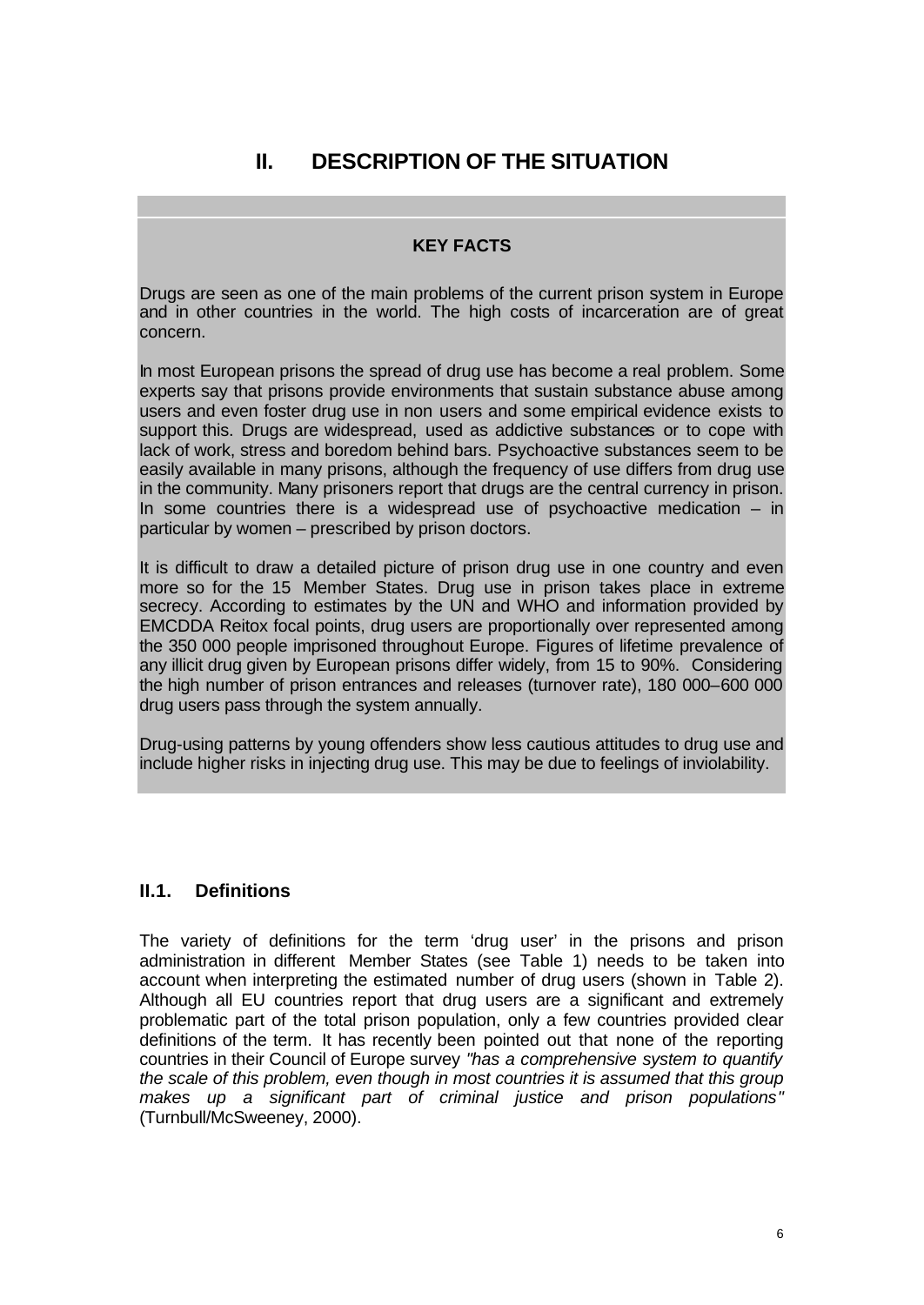Often the definition focuses very generally on the length of drug use and the type of drug being used. Broad or even non-existent definitions make it extremely difficult to compare the situations of drug-using prisoners in different countries.

| <b>Country</b> | <b>Definition</b>                                                                                                                                                                                                             | <b>Source</b>                                                          |
|----------------|-------------------------------------------------------------------------------------------------------------------------------------------------------------------------------------------------------------------------------|------------------------------------------------------------------------|
| Belgium        | "Any user of sleeping pills, narcotics and other<br>psychotropic substances that can create dependence<br>and for which the user has no medical prescription"                                                                 | Ministry of Justice                                                    |
| <b>Denmark</b> | "Drug addicts are defined as persons who more than<br>just a few times have taken one or more euphoriants<br>within the last six months before incarceration"                                                                 | Ministry of Justice, 3<br><b>July 2000</b>                             |
| France         | "Regular use of drugs or of psychoactive medication,<br>diverted from its proper use, during the year preceding<br>the date of imprisonment."                                                                                 | <b>Charlotte Trabut</b><br>French Report to<br>Pompidou Group,<br>2000 |
| Germany        | "Drug addicted is used as a synonym for a user of one<br>or more drugs with a physical or psychological<br>dependency potential"                                                                                              | State of North Rhine<br>Westfalia, Germany                             |
| Portugal       | "Drug use by drug in use (both legal and illegal drugs<br>included)"                                                                                                                                                          | Machado Rodrigues,<br>L. 2000                                          |
| Spain          | "Suffer from problems related to the consumption of<br>psychoactive substances"                                                                                                                                               | Garzon,<br>Otamendi/Silvosa<br>20000                                   |
| Sweden         | "The notion of drug misuse covers all forms of drug use<br>without a medical prescription. Anyone known to have<br>misused drugs during the twelve months prior to<br>deprivation of liberty is classified as a drug misuser" | Ekström et al. 1999                                                    |

**Table 1: Examples of definition of drug users in prison**

# **II.2. Characteristics of drug use in prisons**

The number of prisoners in the 15 Member States of the European Union is estimated to be 350 000 – a ratio of 94 per 100 000 inhabitants – as compared with 645 in the USA.

The highest prison population per 100 000 inhabitants (see Table 2) is found in Portugal, Spain, England/Wales and Scotland, followed by Germany, France and Italy. However, the rate per inhabitant is lower in the Scandinavian countries (Finland, Denmark, Sweden) and in Ireland. The average percentage of females in the prison population is between 2.5 and 6%. There are three exceptions – Spain (9.2%) and Portugal (9.7%), where the female prison population is comparatively high and Denmark where the female prison population (0.5%) is the lowest. The Netherlands, Italy and France have the highest proportions of remand prisoners among their total prison population (60.1, 45.5 and 38.7% respectively).

In Table 2 it is important to note that the figures represent inmates on any one day and not the total population during a year. This figure has to be multiplied with the 'turnover rate' (all prisoners being in prison over one year in relation to the crosssectional data above) which is about an average of 3 in the EU countries.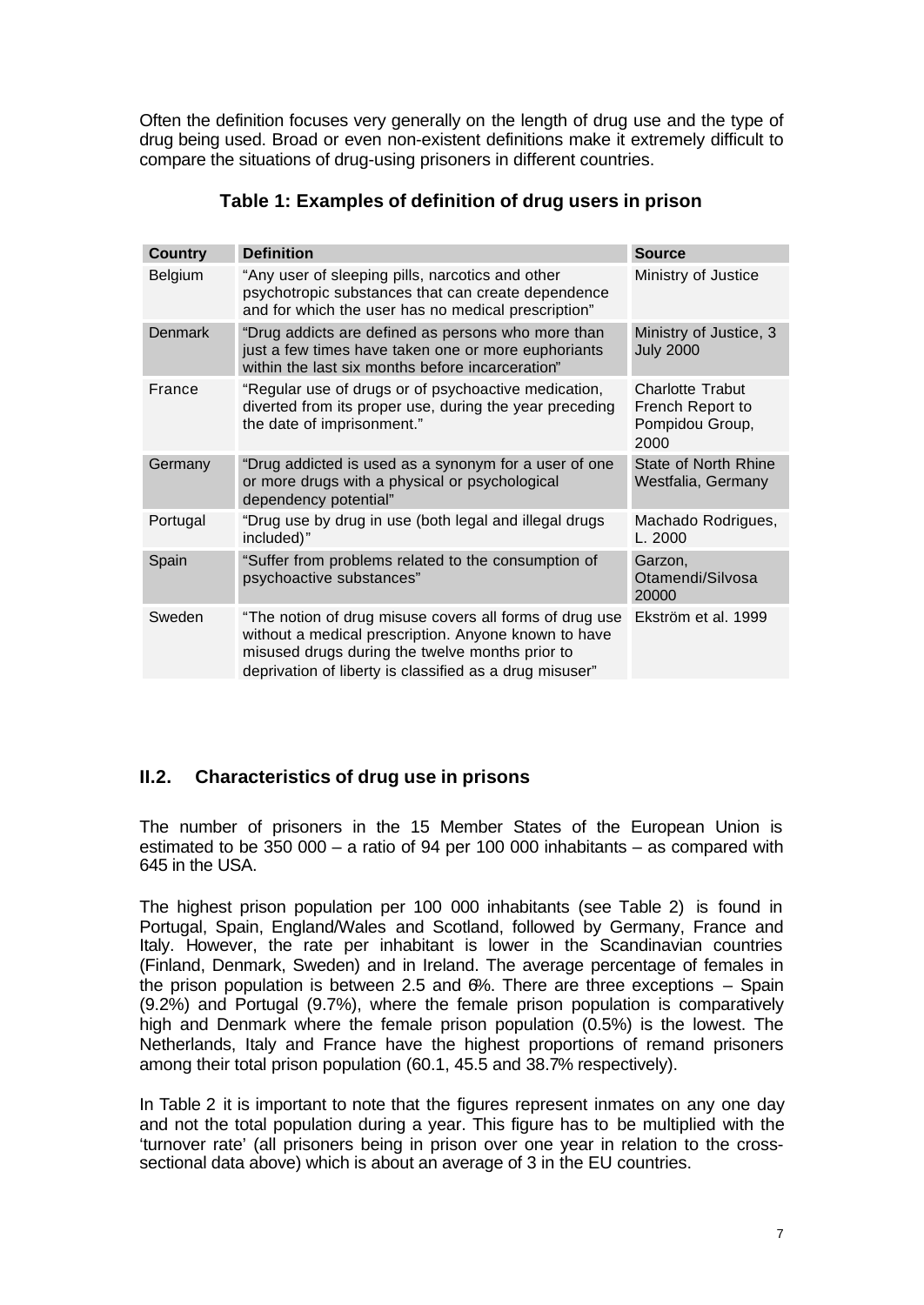The figures differ widely not only because of the different levels of drug use in prison but also due to the different definitions applied. The prevalence of drug use varies to a very great extent. Drug use is more widespread in:

- $\bullet$  female than in male prisons;<sup>1</sup>
- city prisons than in prisons in the countryside;
- juvenile than adult prisons;
- prisons with high percentage of drug user/dealer near a border.

| <b>Country</b>    | <b>Total</b><br>number of<br>prisons <sup>3</sup> | <b>Total number of</b><br>prisoners<br>(including remand<br>prisoners) | Number of female<br>prisoners (%) | <b>Ratio per 100 000</b><br><b>inhabitants</b> | <b>Date</b>  |
|-------------------|---------------------------------------------------|------------------------------------------------------------------------|-----------------------------------|------------------------------------------------|--------------|
| Austria           | 29                                                | 6973                                                                   | 406 (5.8%)                        | 84                                             | 10/2000      |
| Belgium           | 33                                                | 7867                                                                   | 331 (4.4%)                        | 78                                             | 31.12.98     |
| Denmark           | 14                                                | 3 4 7 7                                                                | 177 (0.5%)                        | 65                                             | Average 1999 |
| Finland           | 22                                                | 2663                                                                   | 132 (5%)                          | 56                                             | 31.12.99     |
| France            | 185                                               | 52 122                                                                 | 1 938 (3.7%)                      | 90                                             | 1.7.2000     |
| Germany           | 222                                               | 76 495                                                                 | 3 473 (4.5%)                      | 94                                             | 31.3.2000    |
| Greece            | 28 <sup>1</sup>                                   | 7280 <sup>1</sup>                                                      | 436 (6%)                          | 51 <sup>′</sup>                                | $\star$      |
| Ireland           | 18 <sup>1</sup>                                   | 2983 <sup>1</sup>                                                      | 80 $(2.7\%)$                      | 79                                             | $\star$      |
| Italy             | 220                                               | 51 604 <sup>4</sup>                                                    | 2 580 (5%)                        | 90                                             | $\star$      |
| Luxembourg        | 2                                                 | 380                                                                    | 22 (5.8%)                         | 89,83                                          | $\star$      |
| Netherlands       | 39 <sup>1</sup>                                   | 12553 <sup>1</sup>                                                     | 564 (4.5%)                        | 75                                             | $\star$      |
| Portugal          | 53                                                | 12 937                                                                 | 1 410 (9.7%)                      | 147                                            | 15.12.1999   |
| Spain             |                                                   | 38 365 <sup>5,6</sup>                                                  | 3 523 (9.2%)                      | 96.6                                           | 1.1.1999     |
| Sweden            | 55                                                | 5 4 8 4                                                                | 3 12 (5.7%)                       | 61.8                                           | 1.10.2000    |
| England/<br>Wales | 132 <sup>1</sup>                                  | 65 298 1                                                               | 2 299 $(4.1\%)$                   | 106.8 $'$                                      | $\star$      |
| Scotland          | 15                                                | 6 0 29                                                                 | 212 (3.5%)                        | 118.0                                          | 1999         |

#### **Table 2: Prisons, prisoners and ratio per 100 000**

1 according to Muscat 2000; <sup>2</sup> Koulierakis et al. 1999; <sup>3</sup> including all custodial establishments; <sup>4</sup> DAP – Justice Department; <sup>5</sup> not including Catalonia sovereign in this field, <sup>6</sup> according to statistics on the prison population from<br>the Directorate General of Penitentiary Institutions;<sup>7</sup> 1<sup>st</sup> September 1996 (Council of Europe) <sup></sup>

 $* = not available.$ 

It is difficult to draw a detailed picture of prison drug use in one country and even more so for the 15 Member States. Drug use in prison takes place in extreme

<sup>&</sup>lt;u>-</u><br><sup>1</sup> Except Belgium where more woman are incarcerated for drug offences, but less drug use in female prison sections occurs .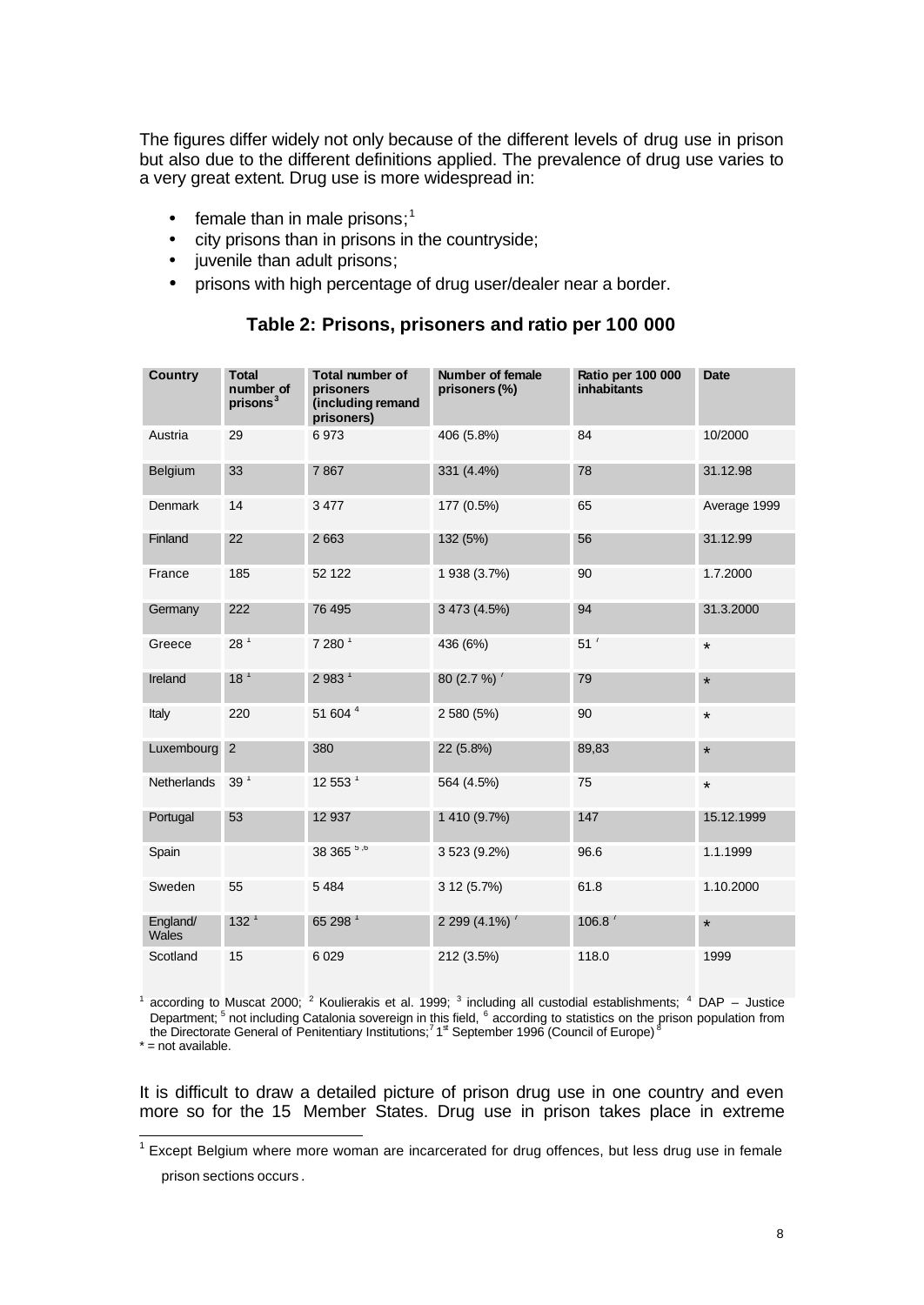secrecy and isolated factors such as figures of seizure quantities, discovery of needles/syringes or positive urine testing rates taken on their own only reflect only a part of the situation. Patterns of drug use vary considerably between different groups in the prison population. For instance, drug use among female prisoners is significantly distinct from men, with different levels and types of misuse and different motivations and behavioural consequences. Only by collecting and collating several types of data can an impression of drug use in prison be gained. A typical profile for the group of drug users finally ending up in prison would include the following characteristics: very socially deprived, often poly-drug users, with several stays in prison, several treatment attempts, high incidence of relapse, with severe health damage (including irreversible infectious diseases).

There are different factors which might indicate the extent of drug use in prison. On the one hand there are scientifically acquired data such as prevalence studies, which often reflect the situation in no more than one prison. Due to the heterogeneous nature of the population from one prison to another in one region and in one country, these isolated cross-sectional studies cannot be taken as representative of the situation as a whole – juvenile and women's prisons, and prisons with many migrants may have totally different drug use prevalence figures.

The number of drug-law offences in most EU countries has consistently risen over the past 15 years. Accordingly the number of drug users in prisons has risen: ENDHASP (European Network of Drug and HIV/AIDS Services in Prison) estimated that 46.5% would be users of illegal drugs prior to imprisonment. The EMCDDA Annual Report (1999) signals that between 15 and 50% of prisoners in the European Union have or have had problems with illicit drug use.

| <b>Country</b>     | <b>Proportion of drug users</b><br>among prison population | Date of data |
|--------------------|------------------------------------------------------------|--------------|
| Austria            | 10-20%                                                     | 2000         |
| Belgium            | $32 - 42%$                                                 | 1.12.93      |
| Denmark            | 19-36%                                                     | 1999         |
| Finland            | 15.2-31%                                                   | 1.5.1999     |
| France             | 32%                                                        | 1997         |
| Germany            | 20-30%                                                     | 31.3.1999    |
| Greece             | 26-33%                                                     | 1995         |
| Ireland            | $30 - 52%$                                                 | 1998         |
| Italy              | 25-29% (15 097)                                            | 31.12.99     |
| Luxembourg         | 36%                                                        | 1.6.1999     |
| <b>Netherlands</b> | $14 - 44%$                                                 | 1997/8       |
| Portugal           | $37.7 - 70%$                                               | 31.12.98     |
| Spain              | $35 - 54%$                                                 | $\star$      |
| Sweden             | 47%                                                        | 1.10.1999    |
| England/Wales      | 15-29%                                                     | $\star$      |

## **Table 3: Proportion of drug users among prisoners**

<sup>&</sup>lt;u>2</u><br><sup>2</sup> Except Belgium where more wom en are incarcerated for drug offences, but less drug use in female prison sections occurs .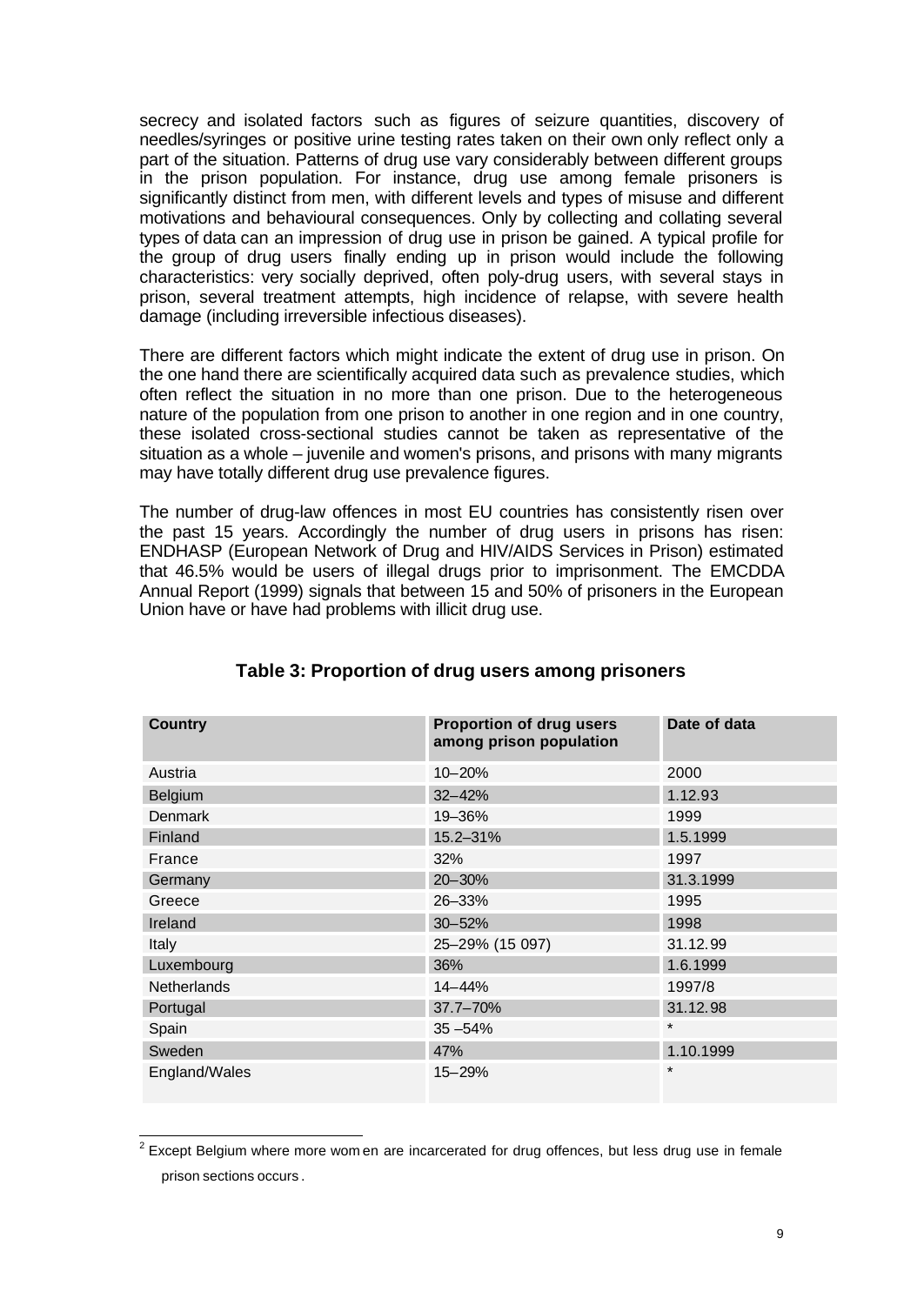| Scotland | 18-33% | 1998 |
|----------|--------|------|
|          |        |      |

\* not available

#### **II.3. Specific groups – migrants, women and young offenders**

The proportion of prisoners with foreign nationality or of other ethnic origin (as far as figures are available) is very high in all countries (average 18–20%) except for Ireland, and is above the average of the migrant proportion in the general population. "*This high proportion of migrants in prisons shows clearly the need for improvement of group specific research and information for ethnic minorities and foreigners*" (Rotily/Weilandt 1999).

Criminality seems to be to a wide extent a male problem – women on average representing approximately 5% of inmates in European prisons. This ranges from 1.8% of the total prison population in Greece, to 3% in the Netherlands, 5% in Germany, 5.7% in Sweden and 9.2% in Spain. Some countries indicate that the number of imprisoned women has risen considerably over the past decade. In Spain between 1987 and 1999 the number doubled. In England and Wales this rise happened in just over a six-year period. The English Home Office report 'Women and the criminal justice system' in 2000 states that women tend to have shorter criminal histories than men and 'grow out' of crime earlier, but are more likely to be arrested for less serious offences. The reasons for incarceration are generally shoplifting and other forms of minor theft. The report also reveals that 55% of imprisoned women have children under the age of 16 and more than a third have a child under the age of five. The percentage of drug users among women prisoners is very high in most EU countries.

In some countries, data suggests that two thirds of women entering prison report a history of severe drug and/or alcohol use prior to imprisonment. Poly-drug use is a widespread pattern. Between one half and three quarters of drug-using women earn money for drugs through prostitution (compared with 10% of men).

Female inmates often have more health problems than male inmates. Many suffer from chronic health conditions resulting from poverty, drug use, family violence, sexual assault, adolescent pregnancy, malnutrition and poor preventative health care. Many HIV-positive women do not receive the diagnostic and treatment services that could benefit them as early as do HIV-positive men. Also, the needs of HIVpositive women differ from those of men, and social and community support are often less frequently available and less accessible.

HIV prevalence among female prostitutes was two or three times higher than for women outside prostitution. It seems that prostitution is a behavioural marker for a high co-morbidity with sexually transmitted diseases and hepatitis infections, a high level of everyday stress, and a higher level of drug use. Women also seem to start taking drugs earlier.

The misuse of prescribed drugs is a major health threat. It is said that in some countries (England and Wales, France, Germany) there is a widespread use of psychoactive medication – in particular by women – prescribed by prison doctors.

Drug-using patterns by young offenders may be different from adult ones both in the community and in prison. An epidemiological study carried out on young offenders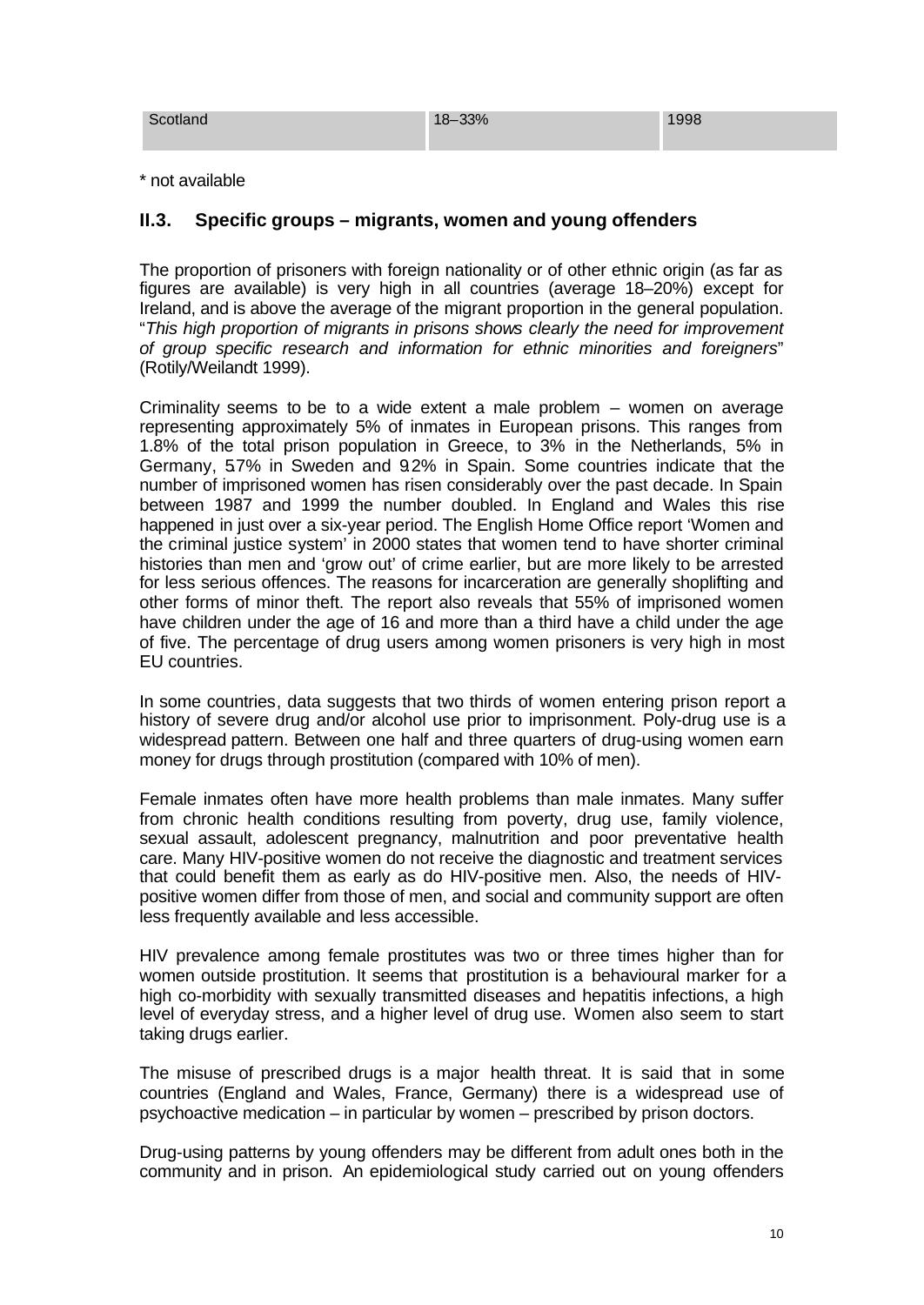found extremely high risk patterns and sero-conversions (HIV, Hepatitis B and C) and many prison experts confirm this pattern. They report less cautious attitudes to drug use and higher risks in injecting drug use. This may be due to feelings of inviolability. This behaviour becomes extremely important in the prophylaxis of blood-borne viruses.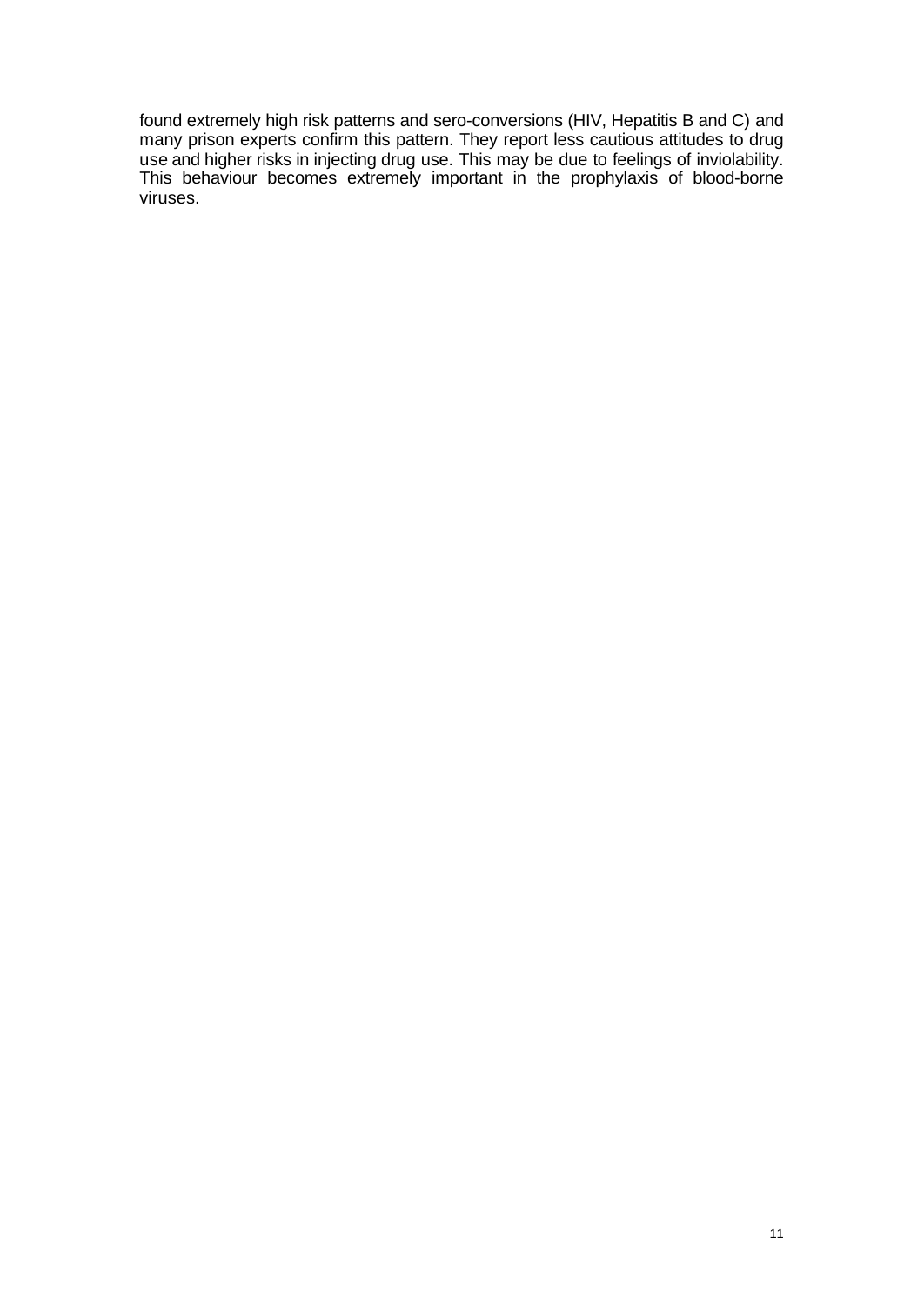# **III. ORGANISATION AND PRACTICE OF HEALTH CARE AND ASISTANCE PROVIDED TO DRUG USERS IN PRISONS**

#### **KEY FACTS**

In all but three of the countries examined (France, Italy, and partly in England and Wales) health care matters are the responsibility of the Ministry of Justice. Sometimes there are drug strategy units which develop specific drug strategies for the whole or part of the country (for example the 'Prison service drug strategy' for England and Wales), or sometimes only for certain regions. In some countries (such as Denmark) specific steering groups have been set up to observe and monitor developments and attempt to improve health care for prisoners, especially for drug using inmates $^3$ .

A number of studies have identified disparities between services inside and outside for drug and alcohol treatment. A variety of international recommendations exist which use the principle of equity as a basic supposition for the treatment and care of drug using prisoners. This principle means that prisoners should have access to the same medical and health care services as they would have outside and that the external professional standards of care and cure should be applied in prisons.

Medical services are available in all European prisons in one form or another. Larger penal institutions mostly have their own medical units, while smaller units work closely together with doctors from the community.

# **III.1. Models characterised by being under the responsibility of the Ministry of Justice**

Prison hospitals and prison-based psychiatric hospitals for 'mentally disturbed criminals' in certain regions are models for the majority of countries in which medical care is the responsibility of the Ministry of Justice.

In most European countries treatment plans are provided for every prisoner for the duration of their prison sentence. This is also the case for former drug-using prisoners. Most countries use a model of mixed professionals for the care of drug users: external experts are integrated for consulting and therapeutic purposes and assist internal professionals in charge of care issues. This type of organisational structure enhances the link between prisons and the community and ensures the

 $\frac{1}{3}$ e.g. Denmark the Directorate of Prisons and Probation has appointed a permanent working group whose task it is to keep up with development in the area of alcohol and drugs to consider the principles and possibilities of treatment in relation to users in the institution system of the Directorate.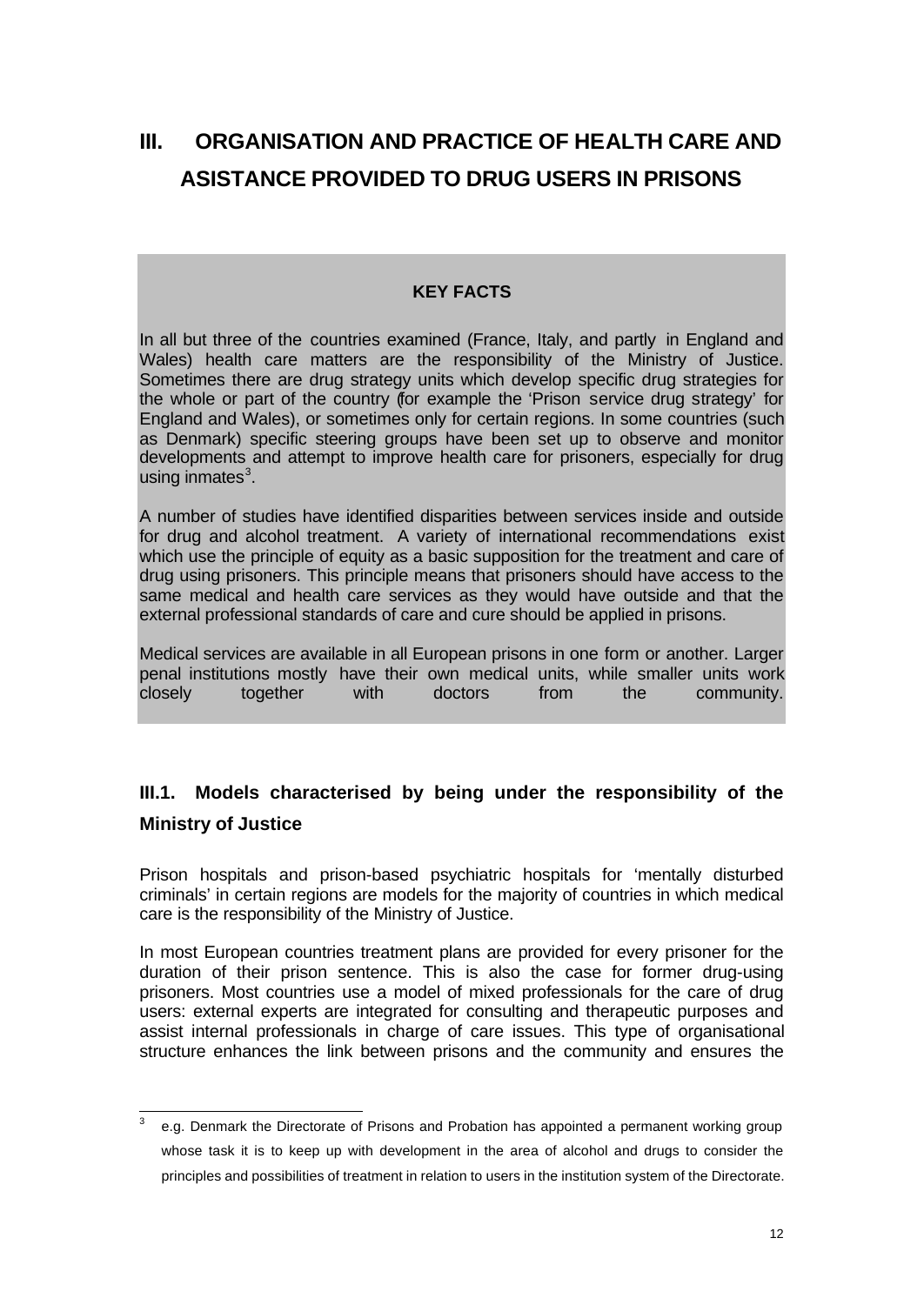continuity of treatment for both drug users entering prison and convicts leaving prison.

# **III.2. Models characterised by being under the responsibility of the Ministry of Health**

France, Italy and England and Wales are described below because they have reorganised their health care services in prison and form an exception<sup>4</sup> to the above general rule.

**France.** As a result of by-law no. 94-43 dating from 1994 responsibility has been transferred from the French Ministry of Justice to the Ministry of Health. Each penal institution cooperates closely with a general or psychiatric hospital team nearby. These hospital teams provide medical and psychiatric care in the prison. It is the responsibility of the psychiatrist in charge to provide drug counselling and treatment services. In 16 large, short-stay prisons there are specialised treatment centres for drug addicts which are aimed at preparing prisoners for release and coordinating help facilities in the region. In a few recently built prisons, health care for prisoners is sub-contracted to the private sector. In the other 170 prisons, external specialist treatment centres are responsible for drug services which supplement the care of the medical teams inside and are responsible for preparing drug dependent prisoners for release. Privately managed correctional establishments are themselves responsible for providing medical services in accordance with the principles and guidelines laid down by the health authorities.

Italy. A new law<sup>5</sup> has radically changed the position on assistance to drug users in prisons in Italy. From 1.1.2000 assistance given to drug users is the responsibility of the local Addiction Treatment Units (SERTs $^6$ ) which are part of the National Health Service. This '*decreto legislativo*' changed completely the way that assistance to drug users is given in prison, as it is no longer the responsibility of the prisons system.

**England and Wales.** Rapid development of drug services in prisons is currently going on. Besides the promotion of 35 detoxification programmes, the increase in the number of rehabilitation programmes from 16 to 42 and the increase in the number of therapeutic communities from 4 to 6, CARATS (counselling, assessment, referral, advice and throughcare service) was introduced in October 1999. This is to be an integrated, overall strategy focusing on the needs of the great majority of prisoners. This strategy comprehensively links different services, which in some other European countries are separate: prisons, community services and probation. CARATS must be available in every penal establishment via local, cluster or area contacts with community agencies working in conjunction with prison and probation staff.

Although CARATS and the drug strategy is still in the hands of the Prison Services, the rest of the healthcare system is now under the responsibility of the Department of Health into which the Prison Service Directorate of Healthcare has been moved.

 $\overline{4}$ <sup>4</sup> A shift from responsibilities for health care from the Ministry of Justice to Ministry of Health is called for by several experts (e.g. for Ireland: Dr. Joe Barry 2000 in Irish Times 9 Nov. 2000).

 $5$  This is a temporary law that needs to be converted into effective law by Parliament. Parliament could refuse this; however, in the meantime, it is enforced.

 $6$  SERTs normally operate in the community and some of them in prisons as well.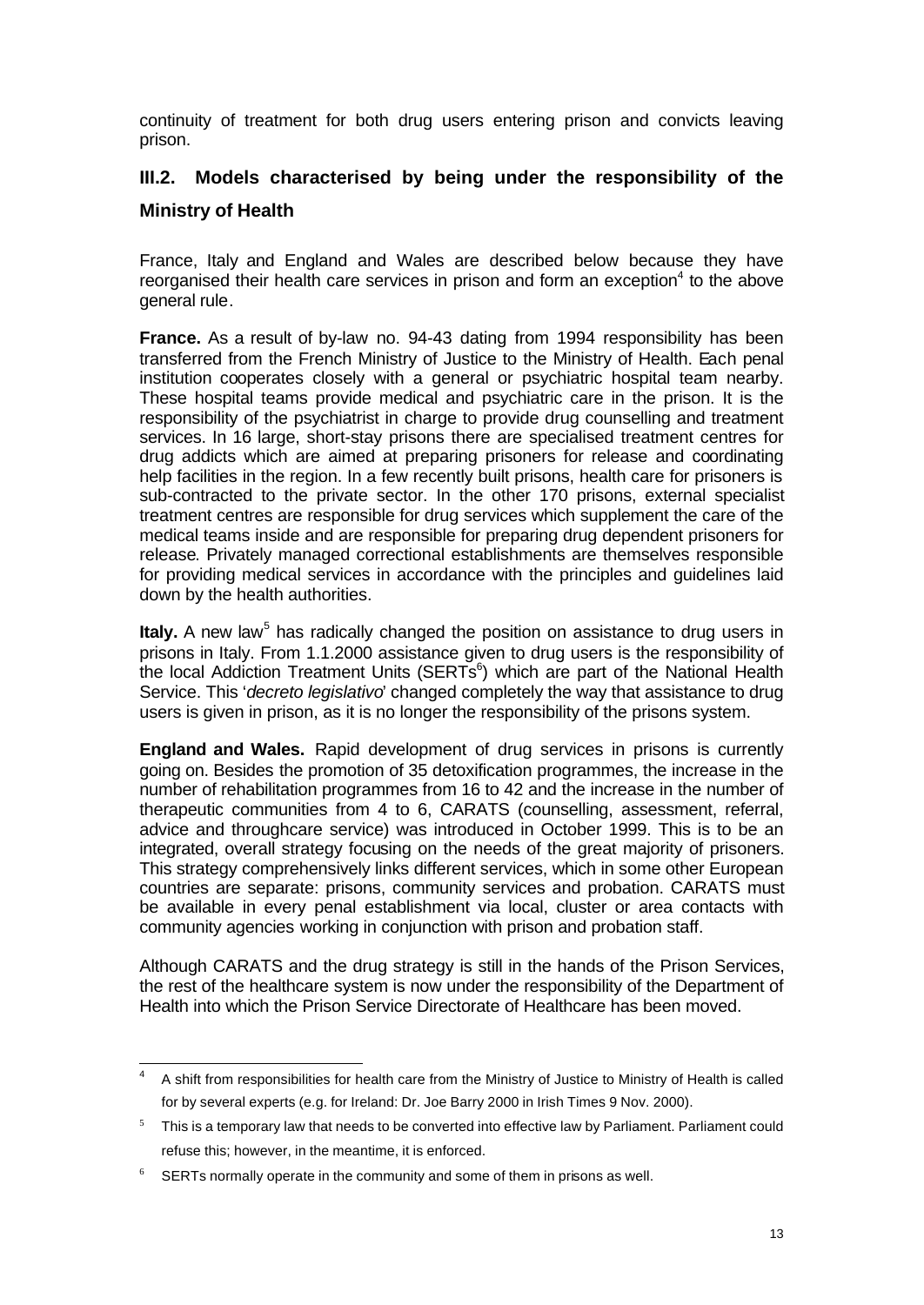# **III.3. The principle of 'equity' in international guidelines and**

#### **recommendations**

Although the United Nations has stated that persons 'deprived of liberty' retain all other rights, and most countries are signatories to this convention<sup>7</sup>, the realities of prison life – and death – are grim. Disease transmission in prison and the impact on the general community provides ample reason to consider the public health implications of incarceration. A number of studies have identified disparities between services inside and outside of prison, in the fields of diabetes<sup>8</sup>, mental health<sup>9</sup> and drug and alcohol treatment. A variety of international recommendations exist which use the principle of equity as a basic supposition for the treatment and care of drugusing prisoners. This principle means that prisoners should have access to the same medical and healthcare services as they would have outside and that the external professional standards of care and cure should be applied in prisons.

In some countries the principle of equity of care and provision for the continuity of care is explicitly formulated in official government papers (for example in Ireland). In practice, however, healthcare provision equivalent to that available in the community is hardly ever achieved – at least for drug-using inmates. A European study on the 'Implementation of international guidelines on HIV/AIDS in prisons of the European Union' found that the WHO guidelines on 'HIV/AIDS in prisons' (1993) are not being uniformly applied in EU prisons. "*In general, the principle of equity between HIV services in prison and in the community is not applied. In particular, many of the WHO recommendations on HIV/AIDS in prisons are not implemented*", (O'Brien/Stevens, 1997). One reason for this is that different government departments are responsible for the care of drug users in the community than for the care of drug users in prison. This situation creates inherent problems for the continuity of care of drug users.

## **III.4. General health services and examination**

Medical services are available in all European prisons in one form or another. Larger penal institutions mostly offer their own medical units, while smaller units work closely together with doctors from the community.

In nearly all European prisons every inmate is seen by the prison doctor within the first 24 hours of admission for a medical check. Nearly all prisons have a health unit including doctors, nurses and psychologists. Smaller prisons often rely on private contract doctors. The size of the team varies according to the prison and its capacities.

 $\overline{7}$ Standard minimum rules for the treatment of prisoners: http://www.unhchr.ch/html/menu3/b/h\_comp34.htm

<sup>8</sup> MacFarlane, I. A., 'The development of health-care services for diabetic prisoners'. Postgrad Med J 1996; 72: 214-217.

<sup>&</sup>lt;sup>9</sup> Hargreaves, D., 'The transfer of severely mentally ill prisoners from HMP Wakefield: a descriptive study'. J Foren Psych 1997; 8: 62-73.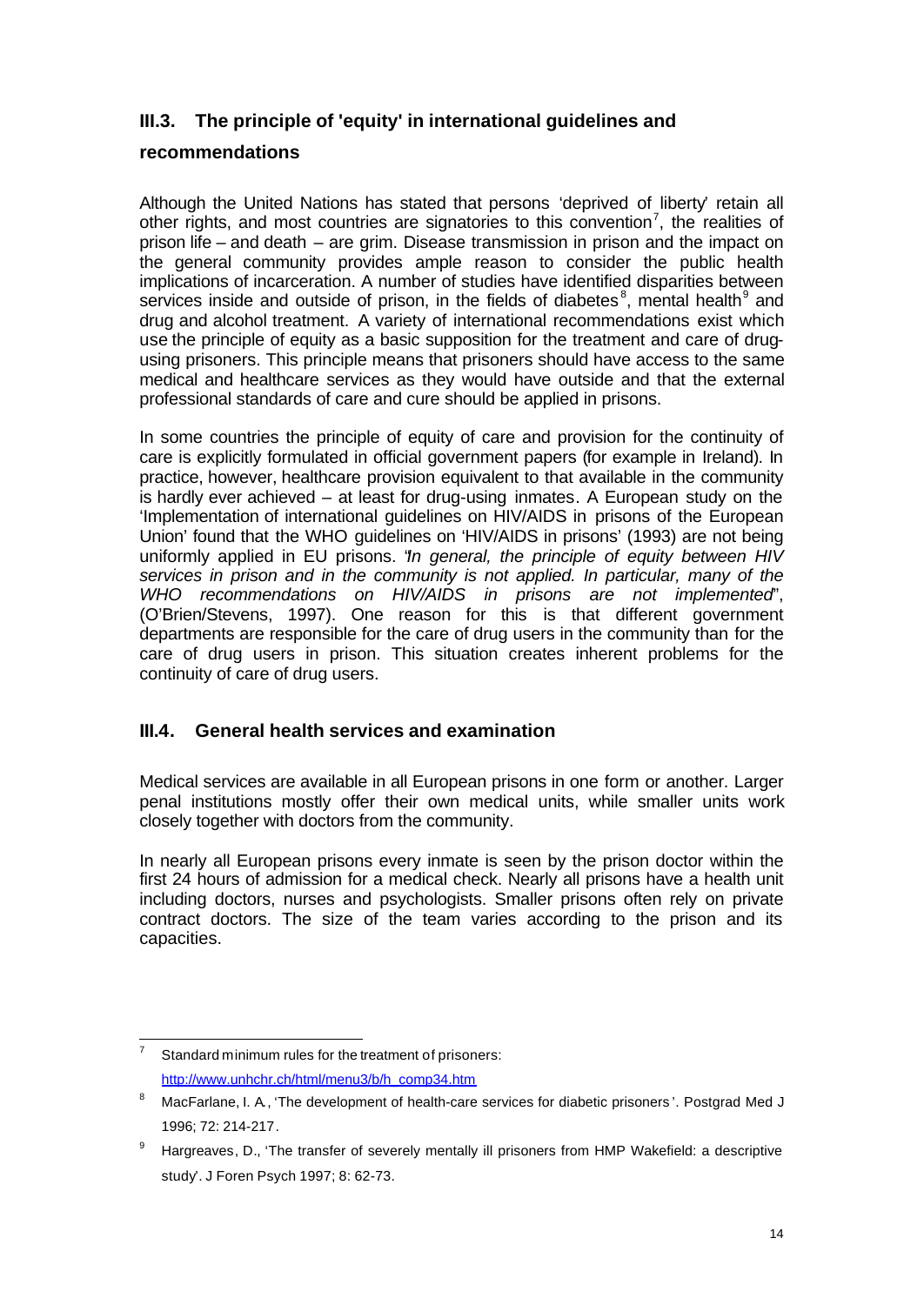Patients with special health needs are mostly referred to the prison hospital. They may also be referred to other facilities in the prison system or to general health services.

In all EU countries, HIV tests are generally available for prisoners, mainly on admission. In some countries, tests are offered systematically to all prisoners entering prison. In practice though there are differences in how proactively this is done.

In most countries, prisoners are tested according to a clear protocol<sup>10</sup> with an informed consent procedure. The HIV test results are normally not communicated to the prison administration, are strictly confidential and kept in the health record. However, in some prisons, HIV positive results are communicated to prison directors. A study carried out in 1997 found that in a third of 23 examined prison systems the identity of seropositive prisoners is routinely communicated to the prison administration. In seven other systems, the identity of seropositive prisoners is communicated 'when necessary' to the prison administration.

In a few countries, positive HIV tests have certain consequences for prisoners. In some states of Germany, and also in Greece, HIV-infected prisoners may be placed in single cells, and if they want to share a cell with other persons other inmates are informed about their serostatus. In some countries, HIV-positive (as well as hepatitis B and C positive) inmates are excluded from kitchen and/or barber work. Here again, the situation is difficult to evaluate because within each prison system the directors have a discretionary power which allows them to freely organise the placing of prisoners.

l <sup>10</sup> For instance, in the Netherlands 'Protocol HIV-Testbeleid in Justitele Inrichtingen' from July 1994.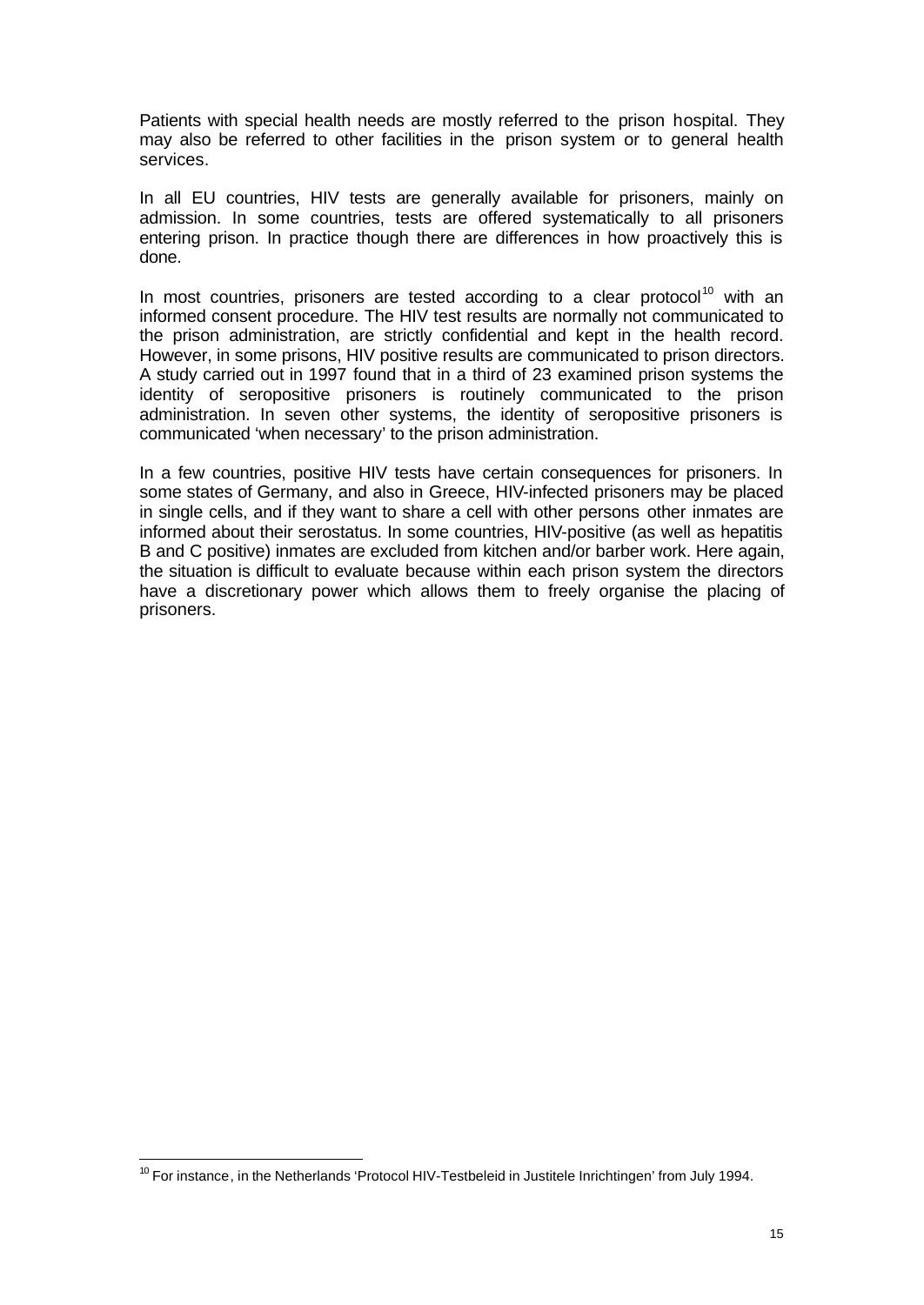# **IV. INTERVENTIONS WITH A FOCUS ON DEMAND REDUCTION**

#### **KEY FACTS**

Drug services in EU prisons have undergone considerable development recently. There is an appreciable and increasing range of interventions focusing on drug users in prison. A study of 15 European Union Member States concludes that all of them provide some form of treatment activity in their prison system $<sup>11</sup>$ . Despite that, there</sup> appear to be large gaps in the adequate provision of treatment, care and prevention in prison systems. WHO/UNAIDS (1997) confirm this in a study of 23 prison systems in 20 European countries, representing 387 000 prisoners.

#### **IV.1. Abstinence-oriented treatment**

Abstinence-oriented treatment for prisoners is provided predominantly in special facilities (drug-free wings, therapeutic communities) – and is the dominant approach in existing interventions. Some countries have shown an increase in drug-free areas since the mid-nineties of three- to fourfold (Austria, England and Scotland). Access to these programmes is voluntary under certain conditions and sometimes even with certain contracts for behavioural change. The central objective is abstinence, and therefore urine testing plays a major role in ensuring drug-free status. These programmes are mostly run in separate sections of the prison with no direct contact with other inmates and a high level of control. The 'twelve steps' concept is the most common. Drugfree wings have been developed particularly in Austrian, Dutch, Finnish and Swedish prisons.

A 1998 study found that 80% of all Council of Europe countries have abstinence-based programmes. In most countries a differentiated system of sanctions and incentives has been developed in prisons in order to punish

 $11$ Turnbull/Webster 1998.

 $12$  Bollini 1997 suggests installing demonstration projects to implement the WHO guidelines on HIV/AIDS in prison as an example: These pilot projects should be supervised and co-ordinated by UNAIDS or WHO: "*The presence of international organisations would provide symbolic and scientific authority to the program, and would ensure effective dissemination of its results. It is important to stress that harm reduction projects in the participating countries should not necessarily be the same, but should respond to the current needs of each partner. Each project should implement, and duly evaluate, one aspect of WHO Guidelines*....".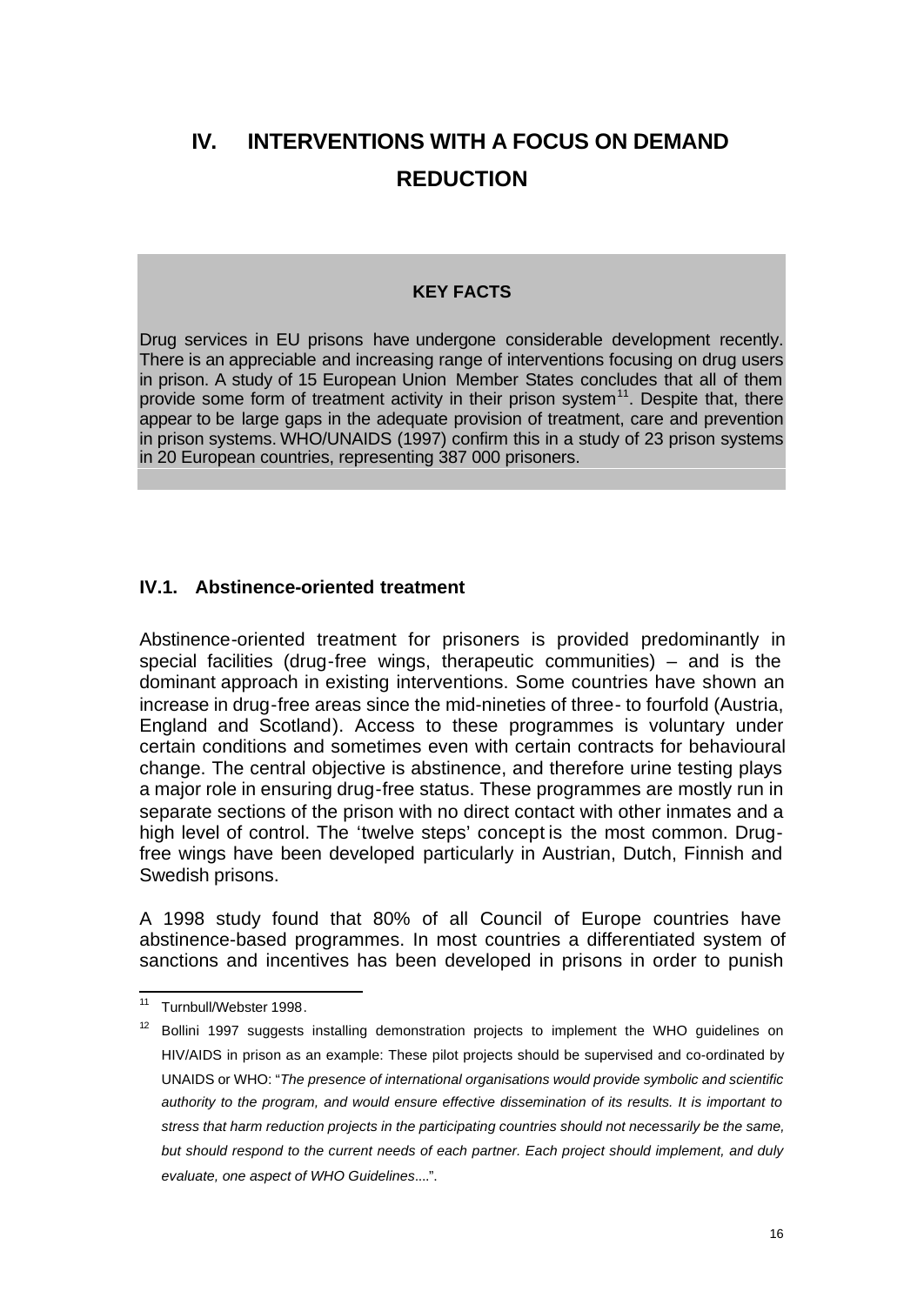drug use or to reward drug abstinence within a unit or treatment programme. These measures are designed as deterrents for prisoners within the framework in which treatment efforts are organised. Sanctions might be: additional days of imprisonment for positive urine tests, forfeitures of privileges, stoppage of earnings, no home leaves, or no visits. Incentives are designed to encourage good behaviour of prisoners. These may be a transfer to a drug-free wing, single cell, home leave, holiday, in-cell television etc.

# **IV.2. Substitution treatment**

Substitution treatment has been widely introduced in prisons only during the nineties. Provision of methadone treatment within prisons varies considerably between countries. Spain and Austria have high levels of provision. In Spain, it is estimated that 60% of drug users in prison receive methadone. In Austria, maintenance treatment has been offered in all prisons since 1991, and social and psychotherapeutic approaches are also offered. Prisons in Portugal provide methadone for maintenance purposes but in Belgium, Germany, Ireland, Italy, the Netherlands and the UK, provision is minimal, apart from for the purposes of detoxification. Sweden and Greece do not provide methadone in prisons. Eligibility for entering a methadone programme in prison largely depends on levels of treatment provision. In all countries where a programme is available, a user receiving treatment outside prison can continue treatment inside. In the UK, where provision is low, it is estimated that a third of those who are receiving methadone treatment before entering prison also receive it in prison. In Austria, Portugal, Spain and parts of Germany, however, a drug user can begin treatment on entering prison.

**Austria.** Since 1991, all prisons in Austria have been offering maintenance therapy with substitution substances during a prison sentence. Some prisons offer specific units for substitution. The prison in Favoriten (Vienna) specialises in the treatment of addicts. Amongst other things prisoners might be offered substitution treatment but they can also acquire psychotherapeutic and social support, such as job training in the form of an apprenticeship. These approaches are offered in addition to medical treatment.

**Belgium.** Since 1995 methadone has been used in some prisons. Methadone substitution treatment can be continued in prison, but at present this is only for patients who were in substitution treatment before being incarcerated. At present, treatment in prison consists of progressive withdrawal, but it is anticipated that substitution treatment will be initiated in prison for maintenance for specific groups.

**Denmark.** The policy of the Direktoratet for Kriminalforsorgen (Directorate for Prison and Probation Services) is that drug users in prison should be offered treatment coordinated with the social services and treatment institutions outside prison. In principle, treatment (including substitution treatment) should not be interrupted because of imprisonment.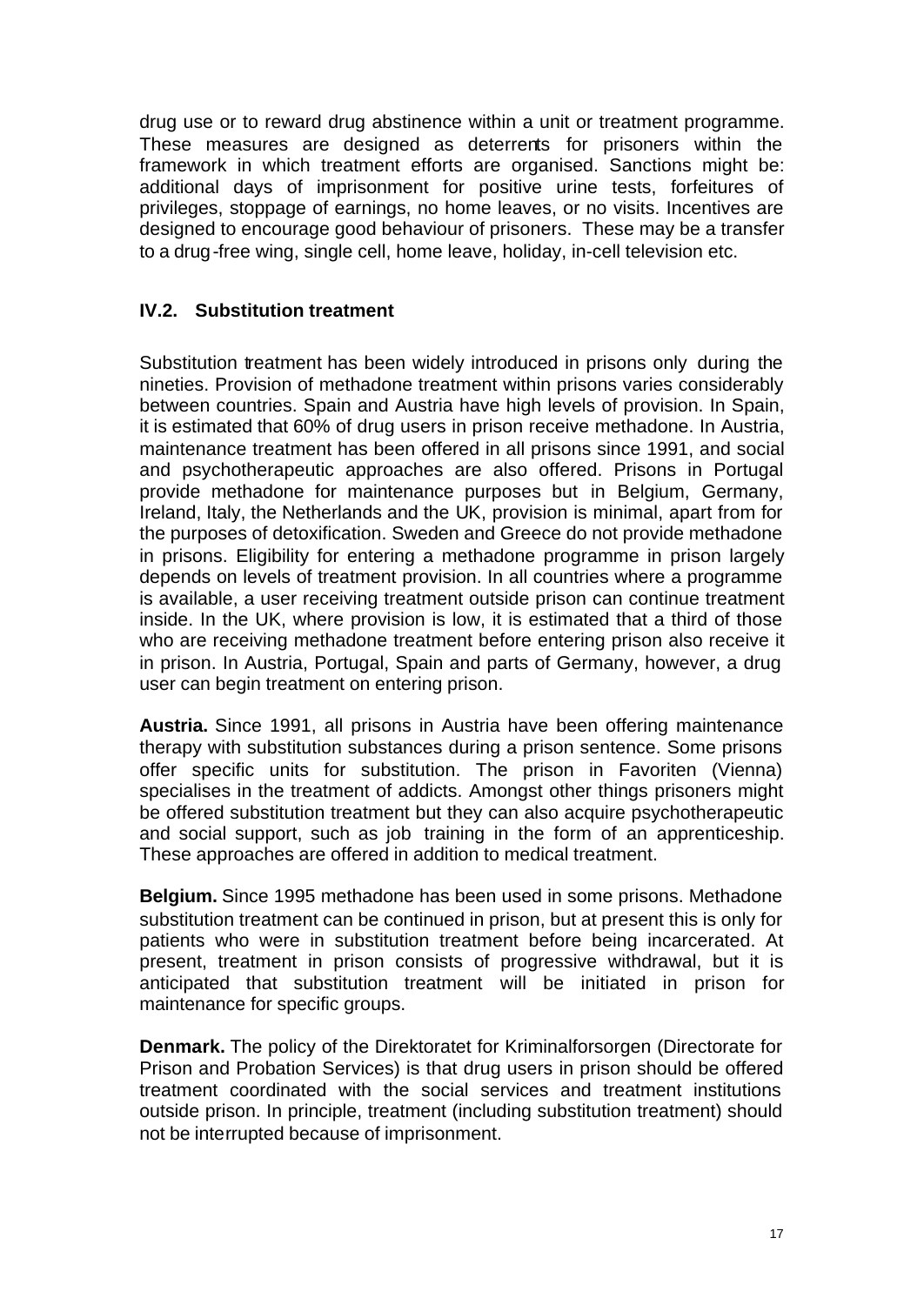**Finland.** Continuity of care has not been a problem during the three and a half years of a pilot programme. Four patients of the substitution treatment clinic continued receiving methadone substitution while in prison in 1998.

**France.** According to the results of a 1998 survey carried out by the Ministry of Health, substitution treatment discontinuation is a major problem: 22% of new inmates taking buprenorphine and 13% of those taking methadone ceased within eight weeks of incarceration. The principle of continuation of treatment in prison confirms that substitution treatments may be continued or started in prison with methadone or Subutex®. The medicine must be dispensed by the medical staff. To facilitate the integration of the correctional health service into the care system, a doctor practising in prison must be included in the departmental monitoring committee. The doctors of the prisons' internal medical services are invited to contact the attending physician and to organise continuation of treatment after release. There is a continuation of treatment on release: 95% of former prisoners taking methadone and 79% of those taking Subutex® receive medical support on leaving prison.

**Germany.** Currently, no exact figure for methadone patients in penal institutions is available but it is estimated at around 800. Only six of the 16 federal states provide methadone treatment in prisons (Berlin, Bremen, Hamburg, Hesse, Lower Saxony and North Rhine Westphalia) predominantly for detoxification purposes. Prescription or methadone maintenance is poorly developed. Entry criteria as well as detoxification procedures vary considerably between states, and substitution treatment is not available in all of the prisons of these states.

**Ireland.** In theory, prison policy is to provide the same level of substitution treatment inside prison as outside, but in practice this does not happen. There is one detoxification unit and one small maintenance clinic in the largest prison (with approximately 20 prisoners on this programme at any one time). "There is a standard detoxification programme of 14 days, which is offered to prisoners on committal if they are found to test positive for opiates. Prisoners that may have been stable on methadone in the community are generally detoxified upon incarceration" (Dillon, 2000). The situation has changed considerably in the Irish Prisons Service. Methadone maintenance was introduced in early 2000 to the new remand prison at Cloverhill (capacity up to 400 places) for prisoners who were on maintenance programmes in the community. This development was extended to the largest prison in the state, Mountjoy Prison (capacity 670) at the end of 2000. For those not receiving treatment before arrival in prison, in certain circumstances (for example HIVpositive status) substitution treatment can be commenced in prison.

**Italy.** Substitution treatment is received by 500 drug users out of the total 14 000 in prison (as of December 1997). Lack of continuity of treatment between the healthcare system and prison is also a major problem.

**Luxembourg.** Clients who are in methadone treatment before their detention continue their treatment during remand and, in cases of a long prison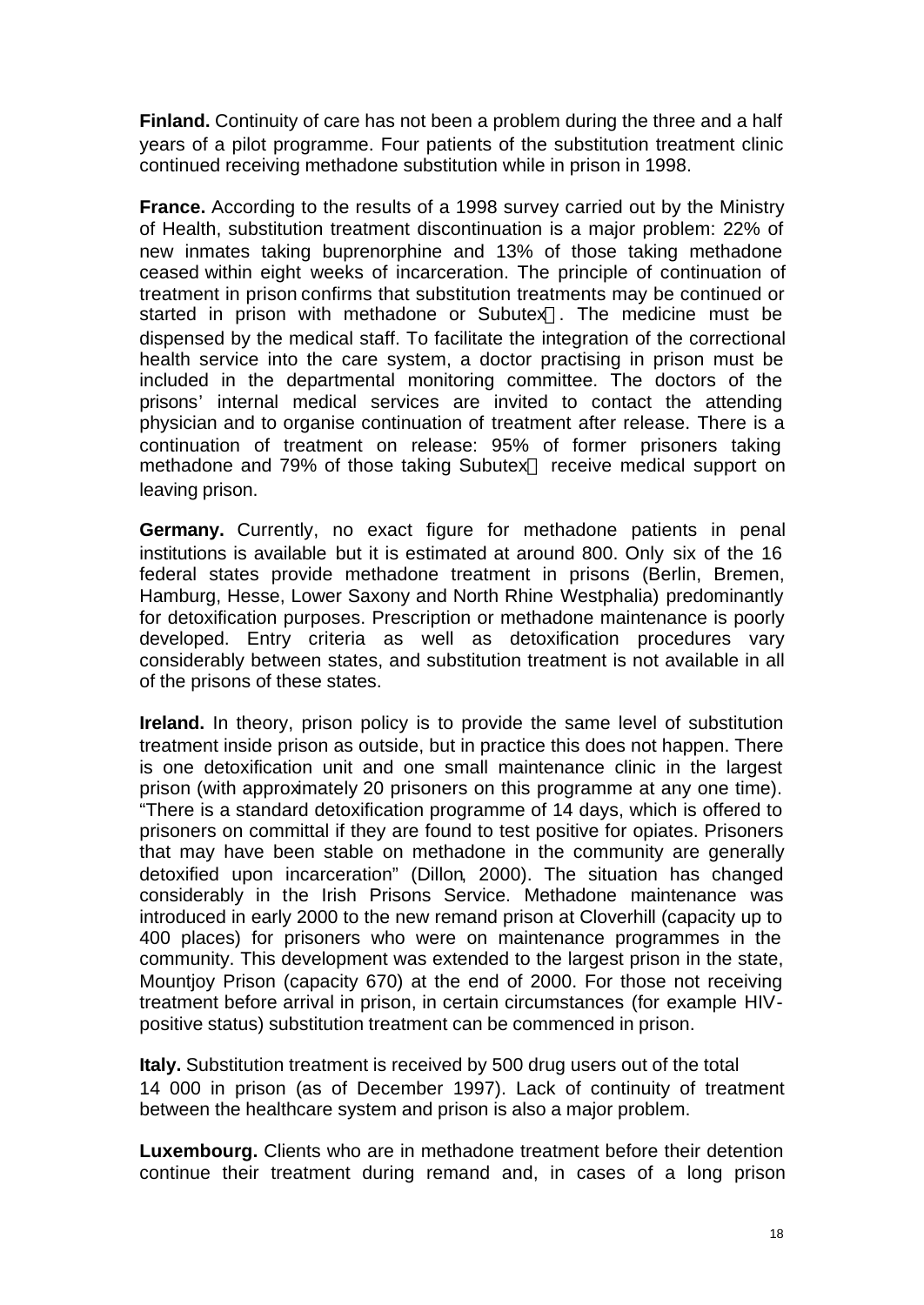sentence, undergo slow detoxification. A prisoner is allowed methadone before his release.

**The Netherlands.** Almost all IAVs (the 16 Instellingen voor Ambulante Verslavingszorg or Institutions for Ambulatory Addiction Treatment and Care) offer a maintenance and reduction programme. Over two thirds of clients attend maintenance programmes in the communities. One exception relates to programmes in detention centres, where addicted prisoners who are to spend more than a few weeks in detention are obliged to follow a reduction programme.

**Portugal.** Where methadone units are available, prisoners sign a treatment contract. In prisons with no methadone unit prisoners are supervised by the nearest Ministry of Health (CAT) treatment centre. Agreement is reached between the two services as to the use of either methadone or LAAM.

**Spain.** A 1990 law included a paragraph on methadone use in prisons. In August 1997 all prisons (except two) had already developed methadone maintenance programmes. These were not abstinence-oriented. When subjects are discharged from prison, they are referred by the prison to continue methadone maintenance in an outpatient centre.

**Sweden.** Methadone maintenance treatment is not available in Swedish prisons since one of the inclusion criteria for maintenance treatment is that the patient shall not be in custody, under arrest or in prison at the time of admission.

**England/Wales.** There has been considerable expansion in the growth of methadone detoxification for prisoners, but only a very limited amount of methadone maintenance.

Prescribing substitutes is one of the most common forms of treatment delivered by community treatment agencies. There is a very low level of continuity between community methadone treatment and prison methadone treatment. For those sentenced, there are reasonable levels of contact with outside specialist agencies. Short-term methadone detoxification is the most widespread approach for drug users. For example, in the women's and juvenile prison HMP Holloway in London, 1 500 withdrawal treatments are carried out annually.

**Scotland.** Methadone maintenance programmes reflect the prisoner's specific conditions (clinical profile, judicial and penal situation). Contact with the community prescriber is then made to confirm dosage, compliance and willingness to continue prescription on release. If a prisoner on a community methadone programme is to be in prison for more than three months, a reduction programme may be prescribed if certain conditions are met.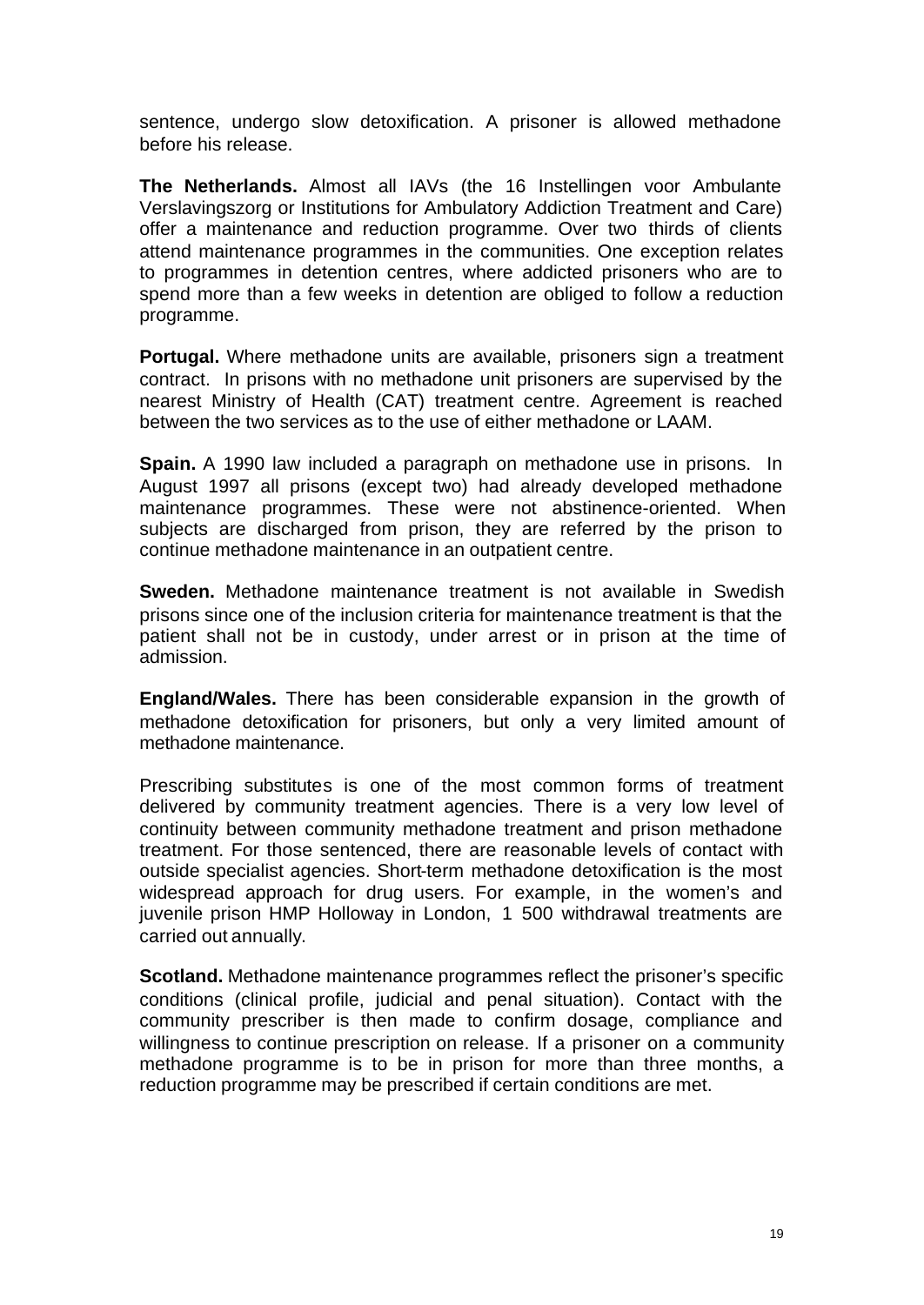| Country              | <b>Detoxification</b>   | <b>Maintenance</b>     | <b>Substitution</b> |                                                            |  |
|----------------------|-------------------------|------------------------|---------------------|------------------------------------------------------------|--|
|                      |                         | short-term<br>prisoner | long-term prisoner  | substance<br>predominantly<br>used                         |  |
| Austria              |                         |                        |                     | Methadone                                                  |  |
| Belgium              |                         |                        |                     | Methadone                                                  |  |
| <b>Denmark</b>       |                         |                        |                     | Methadone                                                  |  |
| Finland              |                         |                        |                     | Methadone,<br>Buprenorphine                                |  |
| France               |                         |                        |                     | Methadone,<br>Subutex <sup>®</sup><br>(Buprenorphine)      |  |
| Germany              |                         |                        |                     | Methadone                                                  |  |
| Greece               |                         |                        |                     |                                                            |  |
| Ireland              |                         |                        |                     | Methadone                                                  |  |
| Italy                |                         |                        |                     | Methadone                                                  |  |
| Luxembourg           |                         |                        |                     | Methadone                                                  |  |
| The<br>Netherlands   |                         |                        |                     | Methadone                                                  |  |
| Portugal             |                         |                        |                     | Methadone, LAAM                                            |  |
| Spain                |                         |                        |                     |                                                            |  |
| Sweden               |                         |                        |                     |                                                            |  |
| England and<br>Wales |                         |                        |                     | Methadone mostly;<br>Lofexidine in some;<br>Dihydrocodeine |  |
| Northern<br>Ireland  |                         |                        |                     |                                                            |  |
| Scotland             |                         |                        |                     |                                                            |  |
|                      |                         |                        |                     |                                                            |  |
| Few<br>prisons:      | <b>Most</b><br>prisons: |                        |                     |                                                            |  |
| All<br>prisons:      | No prisons:             |                        |                     |                                                            |  |

# **Table 4: Availability of substitution treatment in EU prisons**

## **IV.3. Detoxification**

Detoxification facilities (although varying in length and form) are offered in nearly all Member States. Detoxification policies vary from country to country and from region to region especially in those with a federal structure.

Methadone treatments are only implemented properly in a small number of prisons in order to reduce the physical and psychological withdrawal symptoms. A specialist withdrawal treatment based on medication also permits the detection and handling of side effects and potential sources of infection.

Contrary to new detoxification therapeutic standards, addicts in many European prisons are still subject to 'cold turkey' (immediate reduction of the dosage to zero) upon incarceration. Sometimes prisoners have to cope with the symptoms of withdrawal on their own (not least in order to punish them) or they are not treated on time or occasionally not at all. There are also cases in which staff at the healthcare units give tranquillisers to inmates which do not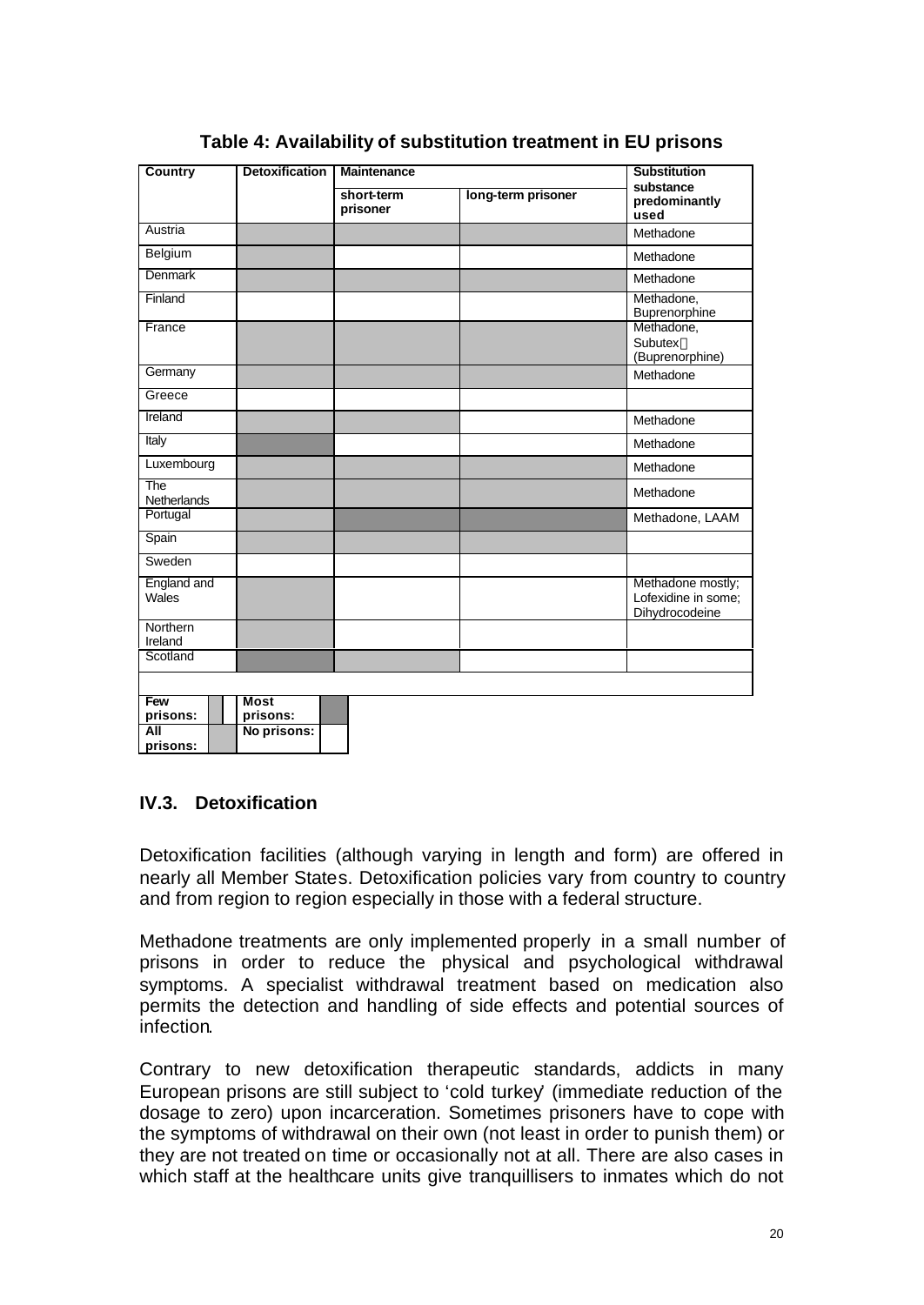have any effect on most of the withdrawal symptoms. While withdrawal from methadone outside prison takes place gradually, the dosage given inside prison is often reduced rapidly.

**Germany.** In many clinics, withdrawal of opiates (or partial withdrawal in cases of multiple addiction) is increasingly treated with medication. 'Cold turkey' has been replaced with a more pragmatic approach: addicts are treated with medication which permits an intense analysis of the psychosocial causes and circumstances of addiction.

**Ireland.** Two forms of detoxification are offered: an intense 14-day detoxification programme, or a detoxification programme which lasts thirteen weeks and involves a support group and counselling. After this programme, prisoners are either transferred to the training unit (a drug-free semi-open institution) or granted temporary release.

**England.** 'Post Detox Centres' have been created, such as the one in Holloway Prison. This is a community in which residents and staff work together to create a supportive and confidential environment where inmates can explore drug- and alcohol-related problems during their time of incarceration. The aim is to help inmates become drug free and cope with staying drug free, both in prison and on their release. The inmates may stay at the centre for up to three weeks.

# **IV.4. Drug-free units and drug-free wings**

l

Drug-free units were developed at the beginning of the nineties, but did not reach some countries until the late nineties. In several countries the number of places is rapidly increasing (e.g. Austria). Despite this development there is very little scientific evaluation work that has been carried out.

The focus in these units is on drug-free living mostly combined with community living, in order to utilise a positive group atmosphere and the effects of peer group education in treating addiction. The basic characteristics of drug-free units are: (a) the prisoner stays in these units on a voluntary basis (b) he/she is committed (sometimes with a contract) to abstinence from drugs and not to bring in any drugs, and (c) he/she agrees to regular medical checkups often involving drug testing. The prisons system is committed to prisoners staying in these units to enjoy a regime with more favours, such as additional leave, education or work outside, excursions, more frequent contact with the family etc.

As distinct from 'drug-free units', the term 'drug-free wings' usually does not include an addiction treatment offer. The sole aim of these wings is to offer a drug-free environment for all those who wish to stay at a distance from drugusing inmates. The essential difference between 'drug-free units' and 'drug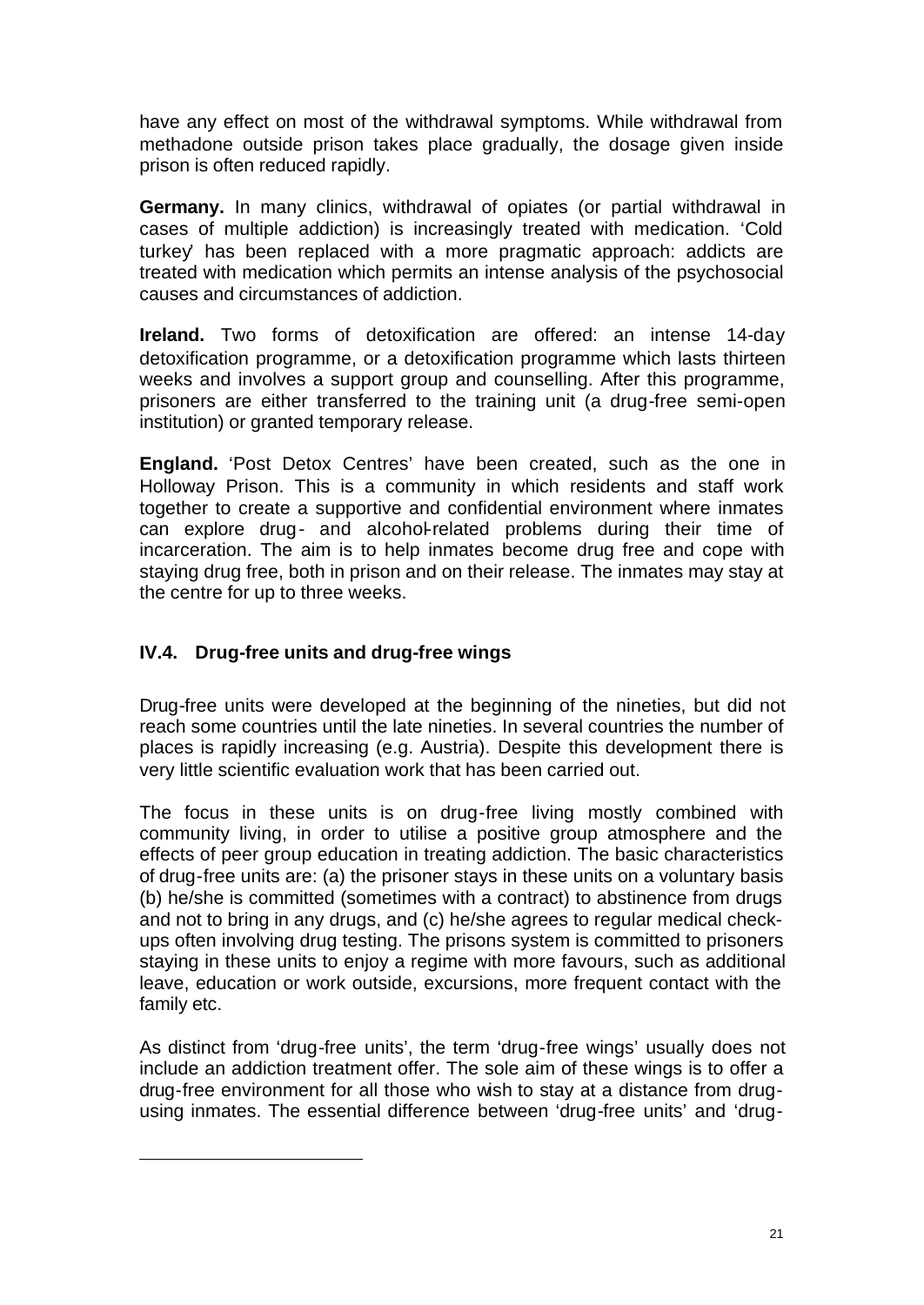free wings' is that prisoners entering the latter are not necessarily addicted to drugs.

In Portugal, drug-free units account for almost half of all general health facilities provided to prisoners (304 beds out of 741). These drug-free units include a variety of treatment offers such as 'therapeutic communities' units, methadone maintenance, motivation to treatment, and 'drop in and drop out'. Moreover, in other prisons (juvenile and women prisons) healthcare facilities for drug-using inmates are provided. The primary policy is to provide drug addicts with similar conditions as those outside prison. In France, a pilot project started in 1998 where inmates voluntarily work on their addiction problems (with alcohol, pills and illegal drugs) for 3 months. In Denmark, contract treatment is distinguished from drug-free units.

| <b>Country</b>  | <b>Places</b>                                                                                                                                                                                                            | <b>Source</b>              |
|-----------------|--------------------------------------------------------------------------------------------------------------------------------------------------------------------------------------------------------------------------|----------------------------|
| Austria         | 700                                                                                                                                                                                                                      | $\star$                    |
| <b>Belgium</b>  | 16 (a specific programme in one prison in the<br>Flemish region)                                                                                                                                                         | De Maere, 2001             |
| Denmark         | 1 unit in a closed state prison (16 male)<br>1 unit in an open state prison (22 male/female)                                                                                                                             | Reventlow, 2000            |
| France          | No drug-free units                                                                                                                                                                                                       | Khodja, 2001               |
| Ireland         | 170 (1 semi-open institution training unit 96<br>places), 1 drug-free wing in a juvenile closed<br>institution (St. Patrick's - 74 places)                                                                               | $\star$                    |
| The Netherlands | 476 (3.6% of total cell capacity)                                                                                                                                                                                        | Van Alem et al.,<br>1999   |
| Portugal        | 304 beds (from a total of 741 beds in the health<br>units of the whole system)                                                                                                                                           | Machado<br>Rodrigues, 2000 |
| Spain           | In 1999, 6 456 inmates were included in drug-<br>free programmes in 14 prisons (including<br>therapeutic drug-free orientated measures and<br>day clinic);<br>1 299 inmates received naltrexone antagonist as<br>support | Ballesteros, 2000          |
| Sweden          | 346                                                                                                                                                                                                                      | Krantz/Ekström,<br>2000    |

#### **Table 5: Places in drug-free units in some Member States**

\* Not available.

#### **IV.5. Self-help groups**

In some countries, self-help groups appear to constitute the main approach in the support of incarcerated drug users and their families. In Greece for instance, they are run on a voluntary basis by NGO institutions. In Spain, in 79% of penitentiary centres community personnel have participated in the development of intervention programmes for drug dependence. The majority of these belong to non governmental organisations and include staff who are ex-addicts and ex-convicts.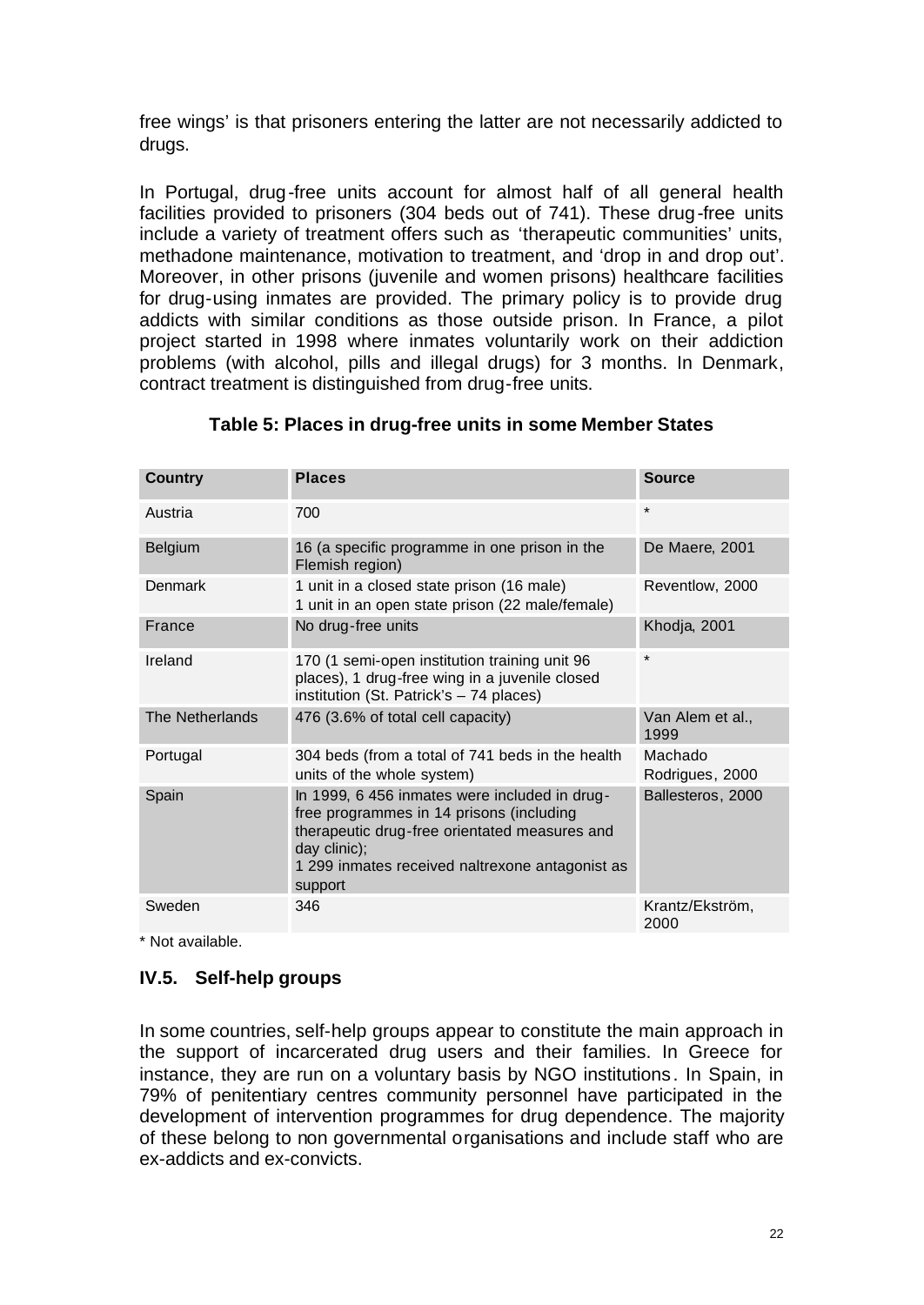# **IV.6. Auricular acupuncture**

In several prisons in Europe, auricular acupuncture is used as a low-cost and popular method of assisting prisoners to detoxify from drug dependence or to remain abstinent. Helpful to prisoners in several ways, auricular acupuncture is used in some prisons in England/Wales (e.g. HMP Holloway), Finland and Germany (the state of Hamburg).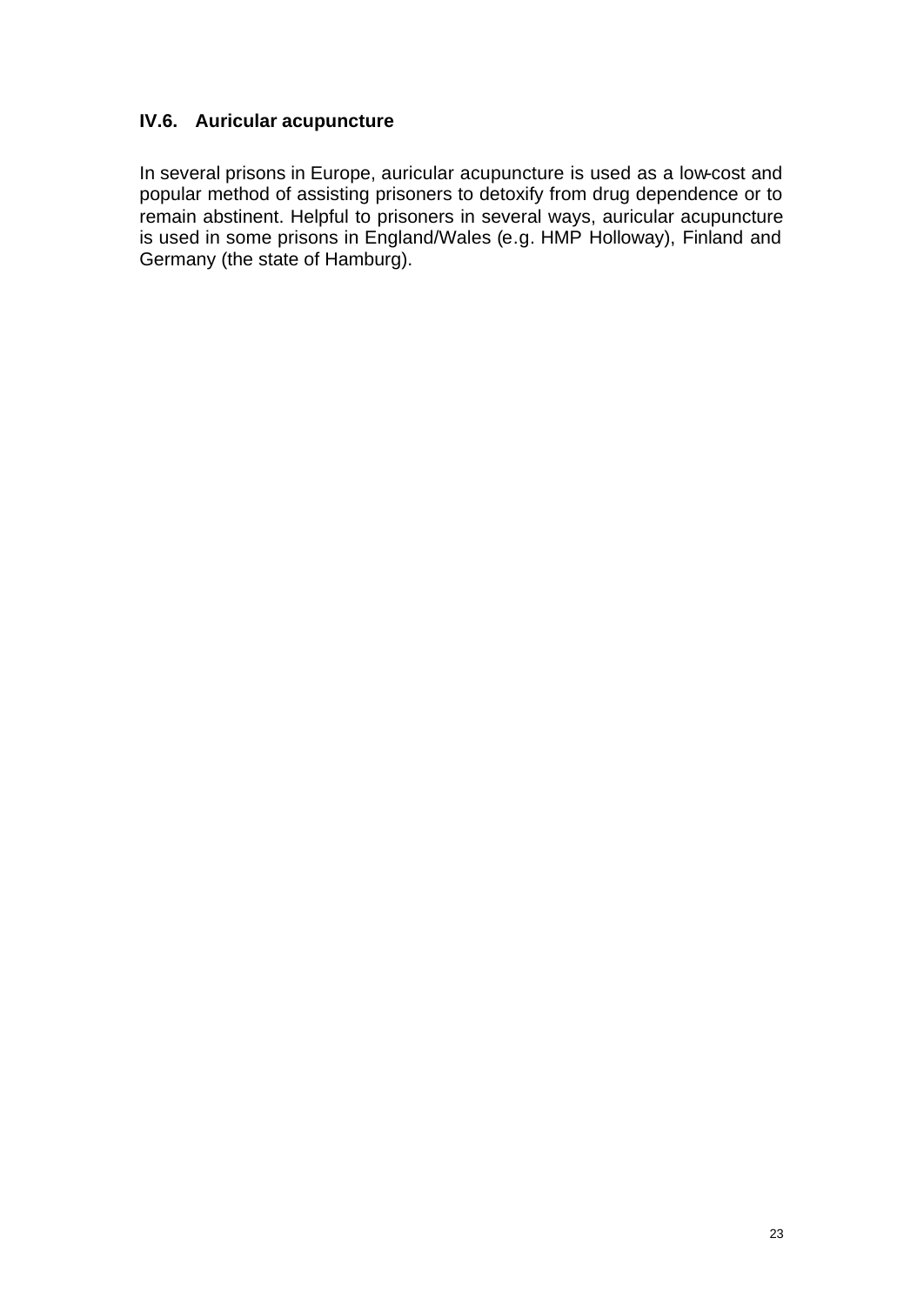# **V. INTERVENTIONS WITH A FOCUS ON HARM REDUCTION**

# **KEY FACTS**

Harm-reduction measures have been developed in the past 15 years throughout Europe as a supplementary strategy to the existing drug-free oriented programmes. These measures are integrated differently into the prison environment. In fact, only a limited number of prisons have been discussing drug use in their institutions and have adopted harm-reduction measures which have proved successful outside. The main argument against the integration of harm-reduction measures in prisons is that it conveys the 'wrong message' and makes illicit drugs more socially acceptable.

In most European prison systems information for prisoners and staff is provided: condoms are distributed in 18 of the 23 systems; disinfectants are available in 11 systems.

#### **V.1. Vaccination programmes**

Vaccination against hepatitis and tuberculosis takes place in many prisons to avoid infectious diseases or re-infection.

Whether a proactive approach to offering the vaccination is adopted or whether it is a medical service 'on demand' makes a big difference. In France, a study reported that although hepatitis B vaccination is available in all prisons, not many prisoners know this or ask for it.

## **V.2. Provision of disinfectants**

This practice of providing disinfectants is not widespread. According to the World Health Organisation's information on HIV/AIDS in prison, 16 of the 52 prison systems surveyed have made bleach available to prisoners from 1991.

Only in a few countries do national recommendations exist regarding the provision and use of disinfectants. In most EU Member States, bleach is either not available or is provided for cleaning purposes and not distributed officially. Bleach is available  $-$  even if not officially for the sterilisation of injecting equipment – in Germany, France, Spain, Switzerland, Belgium, Luxembourg, and the Netherlands. Often information on how to use bleach to sterilise syringes properly is also provided.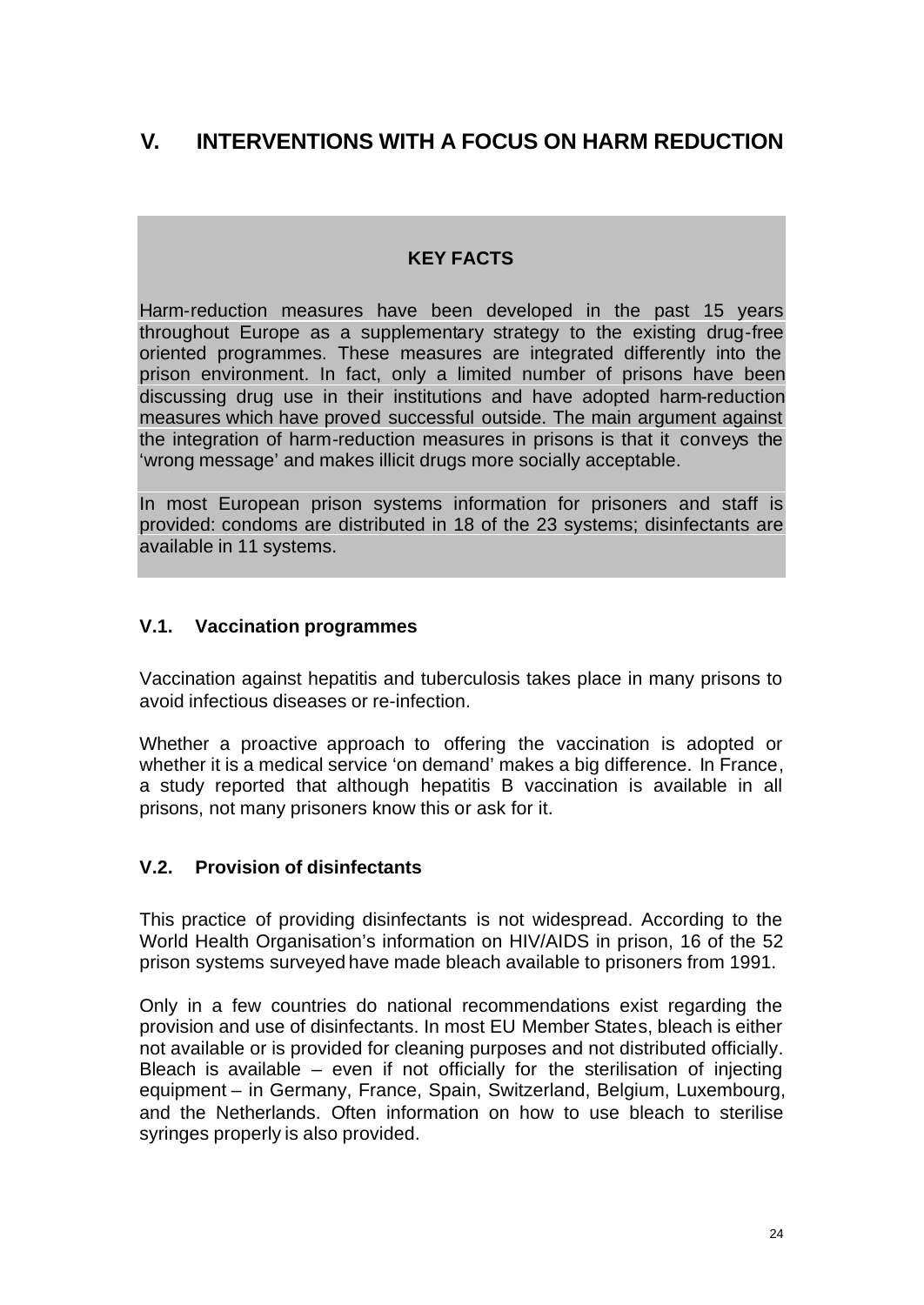**Austria.** In 1994, the Ministry of Justice recommended practically proven measures to prevent the transmission of infectious diseases to all prisons.

**Denmark.** Between 1996 and May 2000 prisoners could obtain large bottles of bleach in the toilets. Prisoners used it for purposes other than disinfection and therefore the policy changed so that only small bottles could be obtained – either in the medical department or in the toilets.

**Scotland.** Bleach/sterilising tablets have been distributed in all Scottish prisons since 1993 together with an information leaflet giving practical instructions on how to use it to sterilise mugs, cutlery, razors, chamber pots and injecting equipment.

**Spain.** Every prisoner is given a kit with different toiletry products. This includes a bottle with bleach. All drug users receive instruction and leaflets about the cleaning of injecting equipment. Every three months they are given another bottle, but it is also possible at other times to buy it cheaply in the prison shop.

| Country                   | Distribution of<br>bleach | Substance, kits used                                            | <b>Remarks</b>                                                                                                                                                    |  |  |
|---------------------------|---------------------------|-----------------------------------------------------------------|-------------------------------------------------------------------------------------------------------------------------------------------------------------------|--|--|
| Austria                   |                           | Betaisodonna<br>(Jodum)                                         | Medical department. In 26 out of 29.                                                                                                                              |  |  |
| Belgium                   |                           |                                                                 |                                                                                                                                                                   |  |  |
| Denmark                   |                           | Natriumhypochlorit                                              | Direct access preferably in bathrooms or toilets.<br>Medical departments only if distribution in bathrooms<br>etc. is not possible because of sabotage.           |  |  |
| Finland                   |                           | Potassiumper-<br>Sulphate                                       | Individual kit given to every incoming prisoner, freely<br>available in washing rooms and from health care unit.                                                  |  |  |
| France                    |                           | 1 small bottle of 120ml<br>for every prisoner<br>every 15 days. | By penitentiary administration (D. Khodja 2001).                                                                                                                  |  |  |
| Germany                   |                           |                                                                 |                                                                                                                                                                   |  |  |
| Greece                    |                           |                                                                 |                                                                                                                                                                   |  |  |
| Ireland                   |                           |                                                                 |                                                                                                                                                                   |  |  |
| Italy                     |                           |                                                                 |                                                                                                                                                                   |  |  |
| Luxembourg                |                           |                                                                 | Not available (Reuland/Schlink 2000).                                                                                                                             |  |  |
| The<br><b>Netherlands</b> |                           |                                                                 | Bleach should be available in every prison.                                                                                                                       |  |  |
| Portugal                  |                           |                                                                 | In 39 out of 53 prisons. Bleach is distributed when<br>prisoner enters prison, continues to be regularly<br>distributed according to the criteria of each prison. |  |  |
| UK                        |                           |                                                                 |                                                                                                                                                                   |  |  |
| Spain                     |                           | Bottle with bleach.                                             | Prison shop.                                                                                                                                                      |  |  |
| Sw eden                   |                           |                                                                 |                                                                                                                                                                   |  |  |
| Few prisons:              | Most<br>prisons:          | All prisons:                                                    | No prisons:                                                                                                                                                       |  |  |

**Table 6: Provision of bleach in some Member States**

## **V.3. Needle exchange programmes**

Needle exchange programmes are generally an efficient and wellimplemented component in prevention strategy outside prison in Member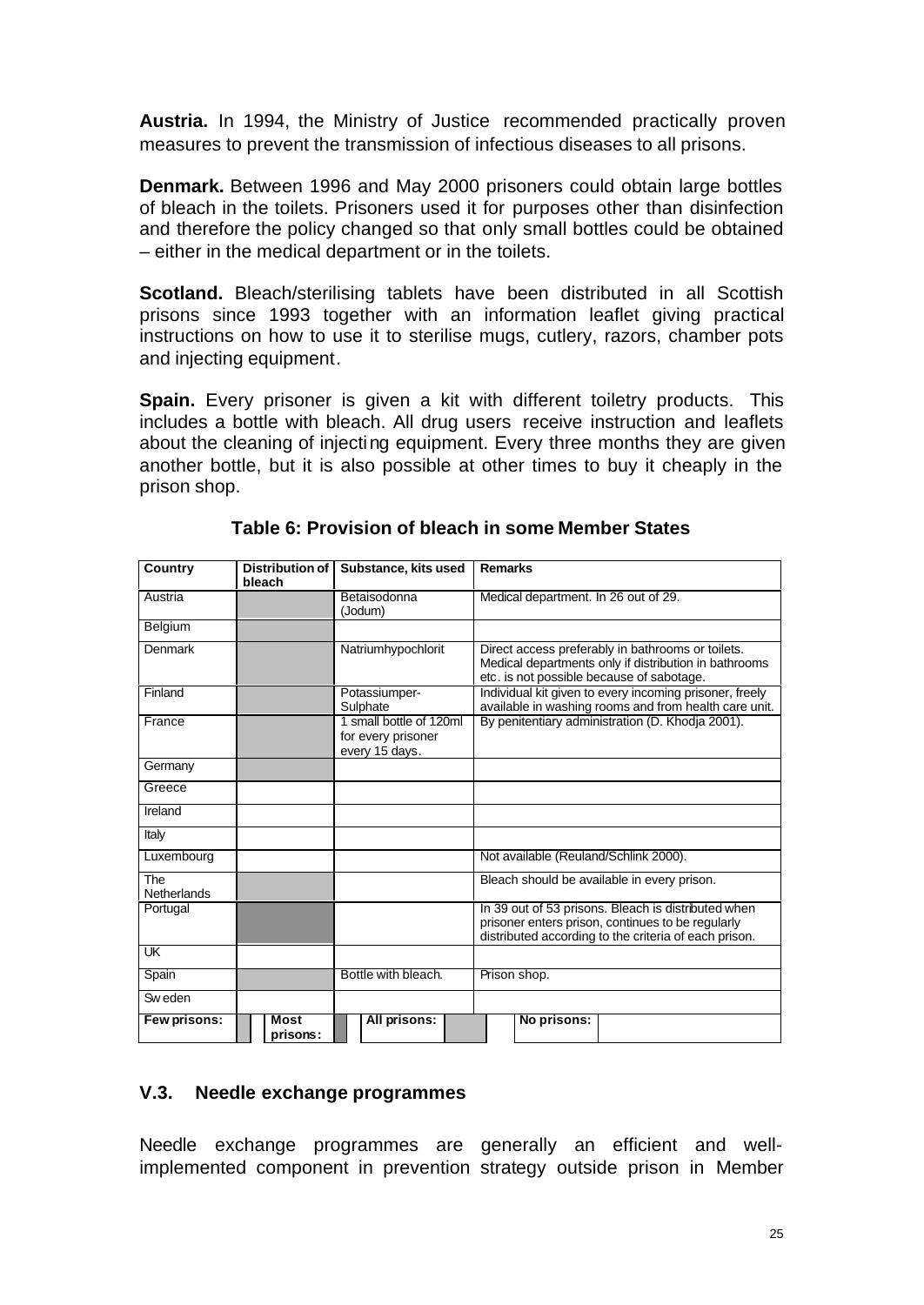States. However, they are not implemented inside prisons in most EU countries (except Germany and Spain). Some countries do not have an official policy against needle-exchange facilities, whilst others explicitly reject this option.

Similarly, innovative pilot projects under which clean drug injection equipment is made available in prisons have been launched as a trial in Switzerland, Germany and Spain. Currently this measure is carried out in 19 prisons (see Table 7).

# **Table 7: Needle Exchange Programmes (NEP) in EU and Swiss prisons (chronologically)**

| <b>Prison</b>                                                    | <b>Site</b>                | <b>Size</b>         | Character                  | Sentenced            | <b>NEP since</b><br>/evaluated?       | <b>Provision</b><br>of sterile<br>syr inges                       | Exclus-<br>ion                                                                    | <b>Prevent-</b><br>ive<br>measures |
|------------------------------------------------------------------|----------------------------|---------------------|----------------------------|----------------------|---------------------------------------|-------------------------------------------------------------------|-----------------------------------------------------------------------------------|------------------------------------|
| Men's prison<br>Oberschöngr<br>ün                                | Solothurn,<br>Switzerland  | 75                  | Half-open                  | Adults               | 1992<br>Doctor/<br>medical<br>depart. |                                                                   | Non-DU                                                                            | $\bullet$                          |
| Women's<br>prison<br><b>Hindelbank</b>                           | Bern,<br>Switzerland       | 110                 | Closed                     | Adults               | 1994/yes                              | <b>Slot</b><br>machines<br>(1:1)<br>exchange)                     | No                                                                                | $\bullet$                          |
| Men &<br>women's<br>prison<br>Champ<br>Dollon                    | Geneva,<br>Switzerland     | <b>No</b><br>detail | Remand<br>prison           | <b>Adults</b>        | 1996                                  | Doctor                                                            | No                                                                                | $\bullet$                          |
| Women's<br>prison<br>Vechta                                      | Vechta,<br>Germany         | 169                 | Closed &<br>remand<br>dep. | Adults/<br>juveniles | 1996/yes                              | Slot<br>machines<br>(1:1)<br>exchange)                            | Women<br>in<br>Metha-<br>done<br>prog-<br>ramme,<br>receptio<br>n dep.,<br>Non-DU | $\bullet$                          |
| Men's prison<br>Lingen I Abt.<br>Groß<br>Hesepe                  | Groß<br>Hesepe,<br>Germany | 228                 | Closed                     | <b>Adults</b>        | 1996/yes                              | Hand-to-<br>hand<br>drug<br>counsel-<br>ling<br>service           | Men in<br>Methad<br>one<br>prog-<br>ramme,<br>Non-DU                              | $\bullet$                          |
| Men's prison<br>Vierlande<br>(with a<br>section for<br>21 women) | Hamburg,<br>Germany        | 319                 | Open                       | <b>Adults</b>        | 1996/yes                              | Slot<br>machines<br>(1:1)<br>exchange)<br>+ hand-to-<br>hand)**** | <b>No</b>                                                                         | $\bullet$                          |
| Men's prison<br>Centro<br>Penitenciario<br>de Basauri            | Vizcaya,<br>Spain          | 250                 | Half-open                  | Adults               | 1997/yes                              | Hand-to-<br>hand                                                  |                                                                                   |                                    |
| Men's prison<br>Realta/Cazis                                     | Graubünden,<br>Switzerland | 100                 | Half-open                  | <b>Adults</b>        | 1997/yes                              | <b>Slot</b><br>machines<br>(1:1)<br>exchange)                     | <b>No</b>                                                                         | $\bullet$                          |
| Women's<br>prison<br>Lichtenberg<br><b>Berlin</b>                | Berlin,<br>Germany         | Ca.<br>40-<br>50    | Closed                     | Adults/<br>juveniles | 1998/yes                              | Slot<br>machines<br>(1:1)<br>exchange)<br>****                    | No                                                                                | $\bullet$                          |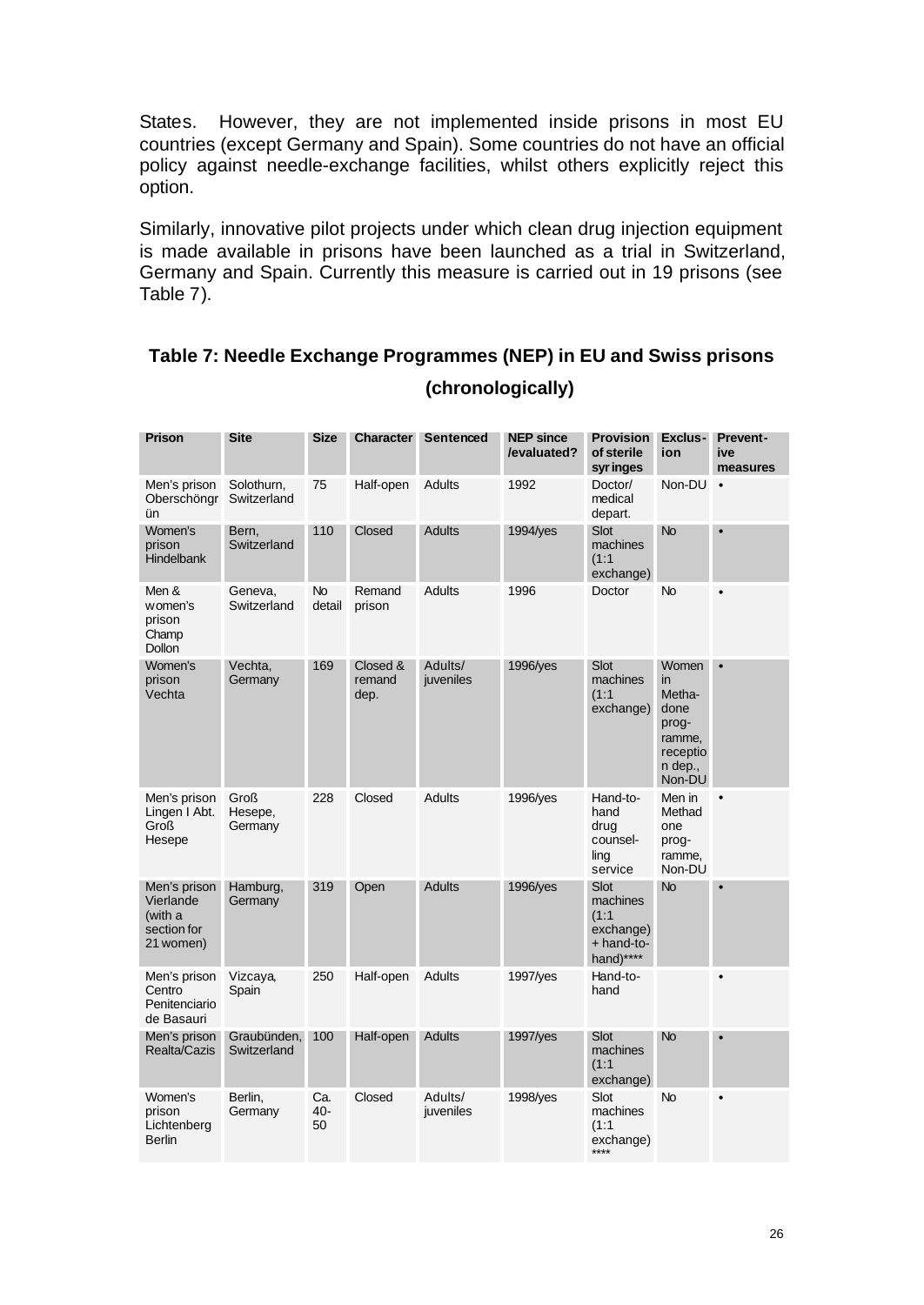## **V.4. Provision of condoms**

l

Nine of the fifteen EU countries have clear official policies allowing free access to condoms for prisoners, in line with WHO guidelines. The other six occupied different positions from the extreme of prohibition (based on lack of recognition of the problem) towards allowing access.

| <b>Country</b>     | <b>Provision of</b><br>condoms |                  | <b>Remarks</b>                                                                                                                                                                |                          |  |                                                  |  |                                                                                   |
|--------------------|--------------------------------|------------------|-------------------------------------------------------------------------------------------------------------------------------------------------------------------------------|--------------------------|--|--------------------------------------------------|--|-----------------------------------------------------------------------------------|
| Austria            |                                |                  | preparation'                                                                                                                                                                  |                          |  |                                                  |  | Available in 20 out of 29, in 3 only on 'demand', in 4 not at all, in one 'in     |
| Belgium            |                                |                  | Varies widely depending on local prison policy                                                                                                                                |                          |  |                                                  |  |                                                                                   |
| Denmark            |                                |                  |                                                                                                                                                                               |                          |  | and medical service. Placed in visiting rooms    |  | Freely available in all prisons since 1987. Can be obtained from the prison staff |
| Finland            |                                |                  |                                                                                                                                                                               | available without asking |  |                                                  |  | At intake (entering and leaving), by medical unit, in conjugal rooms, freely      |
| France             |                                |                  |                                                                                                                                                                               | Medical service          |  |                                                  |  |                                                                                   |
| Germany            |                                |                  | Medical service, merchandiser, social worker/psychologists.<br>In some prisons it is difficult to purchase a condom when needed: it has to be<br>ordered 7-14 days in advance |                          |  |                                                  |  |                                                                                   |
| Luxembourg         |                                |                  | Condoms and lubricants available in the medical department, prisoners do not<br>have to ask for them, they can just take them out of a container                              |                          |  |                                                  |  |                                                                                   |
| The<br>Netherlands |                                |                  | Guidelines stated that condoms must be available in every prison. It is up to<br>every local governor to make his own policy on the practical form of availability.           |                          |  |                                                  |  |                                                                                   |
| Portugal           | 40 out of 53                   |                  | Medical office, nursery, educational body<br>According to the criteria of the prison administrators                                                                           |                          |  |                                                  |  |                                                                                   |
| Spain              |                                |                  | At entry, after that in all cells where prisoners meet visitors, also on demand at<br>medical service                                                                         |                          |  |                                                  |  |                                                                                   |
| Sweden             |                                |                  |                                                                                                                                                                               |                          |  | Available in cells where prisoners meet visitors |  |                                                                                   |
| Few<br>prisons:    |                                | Most<br>prisons: | ΑIΙ<br>prisons:                                                                                                                                                               |                          |  |                                                  |  |                                                                                   |

# **Table 8: Provision of condoms**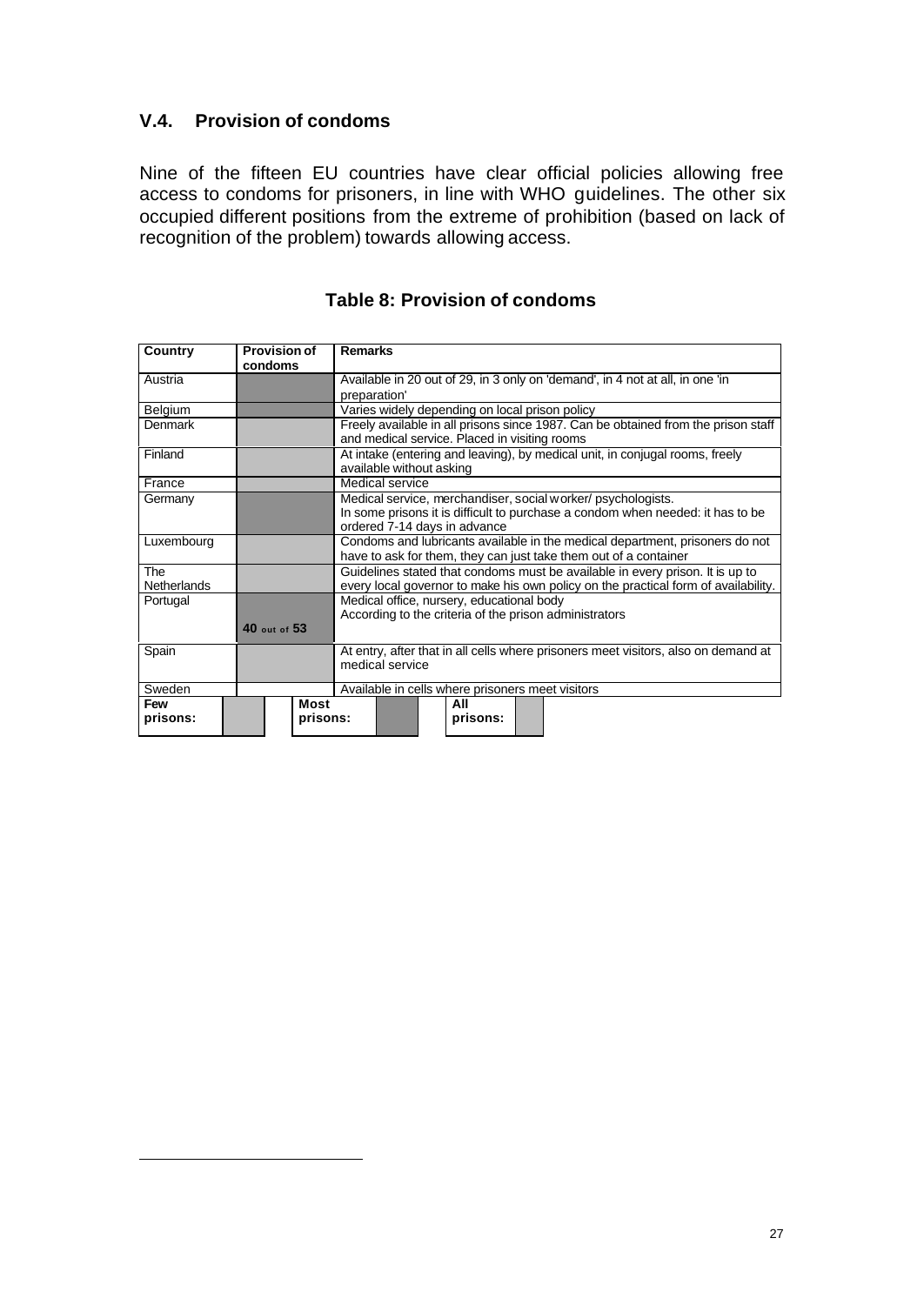# **VI. INTERVENTION WITH A FOCUS ON COMMUNITY LINKS**

# **KEY FACTS**

Specific legislation in a number of countries has attempted to enhance links between the criminal-justice and health services in order to reduce the number of drug users entering prison. Despite this development, the size of the addicted population in prisons has grown. This development emphasises the need for better links between criminal-justice agencies and drug services.

Alternative measures to prison for drug-addicted inmates (such as residential treatment outside prison), pre-release and aftercare interventions, as well as work with families and the maintenance of family and social ties are essential components of intervention which focus on the preservation of community links.

The principle of 'treatment instead of punishment' is adopted in most European countries. In fact, the court may suspend the sentence and the accused can go voluntarily into an in-patient treatment centre or into ambulatory centres which are slowly but surely accepted as treatment options.

Several studies show that effective aftercare for drug-using prisoners is essential to maintain gains made in prison-based treatment. Despite this, it is a widely acknowledged fact that prisoners often have difficulties in accessing and paying for treatment on release under community-care arrangements. Through care has been developed as multi-agency cooperation in some countries, which involves intensive integration of outside agencies to continue these efforts at the time of release.

Working with families of prisoners is a central part of rehabilitation and social reintegration in many countries.

## **VI.1. Pre-release units and release**

Most of the countries examined make strenuous efforts to reduce relapse and to provide social reintegration. Preparation for release is different in the 15 EU countries. Aside from basic social and health aims, one central aim is to continue support after release.

**Austria.** In the prison 'Vienna Favoriten' there is intensive support in the months preceding release. This is an intensive and additional programme to normal pre-release measures. Although an evaluation showed that the goal of continuity of support could only be achieved in 10% of the cases, the subjects judged the offer as helpful and important to prepare for life outside prison.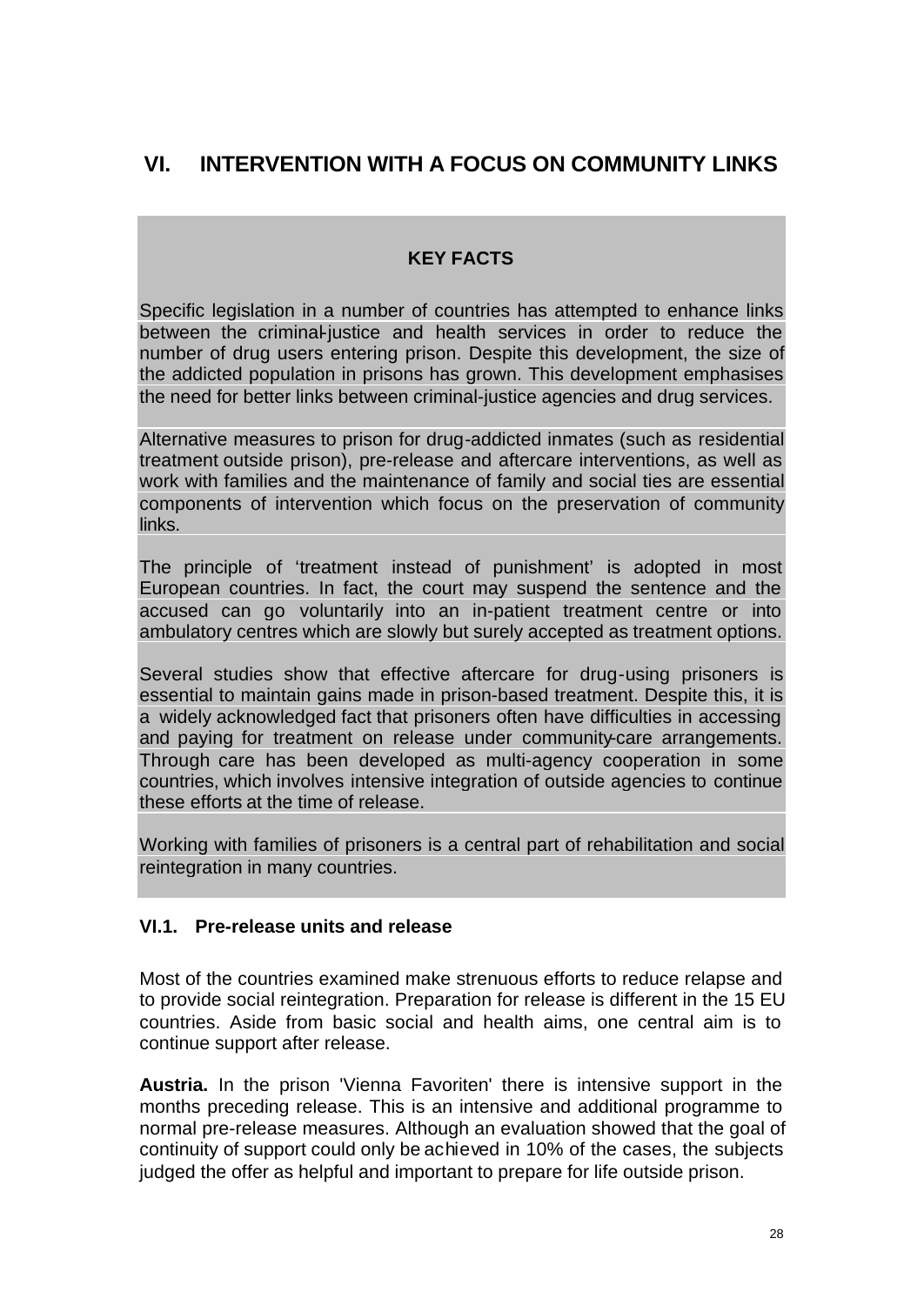**France.** In seven prisons pre-release units have been established in order to offer groups of up to ten drug-using prisoners a voluntary four-week course of group treatment with the aim of preparing them for release.

**Spain.** Drug-dependent people who have been under treatment during their stay in prison are able to continue therapeutic care when they are finally, conditionally or provisionally freed. During 1998, 7 180 people were transferred to community programmes (40.7% more than in 1997).

**Denmark.** A treatment plan should be drawn up for each inmate and coordination should be ensured between the prison and social authorities when planning release and aftercare. Official guidelines have been drawn up by a working group with representatives from the Ministry of Social Affairs and the Department of Prison and Probation.

# **VI.2. Aftercare**

Austria and Sweden have a far more integrated system of aftercare than is found in most countries. Aftercare in Sweden and Austria is largely built into the sentence plan.

## **VI.3. Working with families and maintaining family ties**

Working with families of prisoners is a central part of rehabilitation and social reintegration in many countries. In some countries, special 'family contact development officers' are employed. These help families to keep or initiate contact, help to work on relatives' drug problems, inform families about drug problems in prison and outside, and help to enhance family visits. In some countries (such as Denmark and Switzerland) prisoners are given the opportunity to receive visits from their partners without supervision. Similarly, in Sweden supervision is fairly relaxed.

## **VI.4. Counselling at various stages of imprisonment**

Counselling is a direct, personalised, and client-centred intervention. It is designed to help initiate behaviour change to keep off drugs, avoid infection or, if already infected, to prevent transmission to other inmates or partners. It is also designed to assist referral to additional medical care and preventative, psychosocial or other necessary services in order to remain healthy.

## **VI.5. Through care**

In some countries through care is perceived as the crucial factor in the success of tackling drug use in prison. The English/Welsh 'Prison service drug strategy' gives a definition of the concept – "By through care we mean the quality of care delivered to the offender from initial reception through to preparation for release, establishing a smooth transition to community care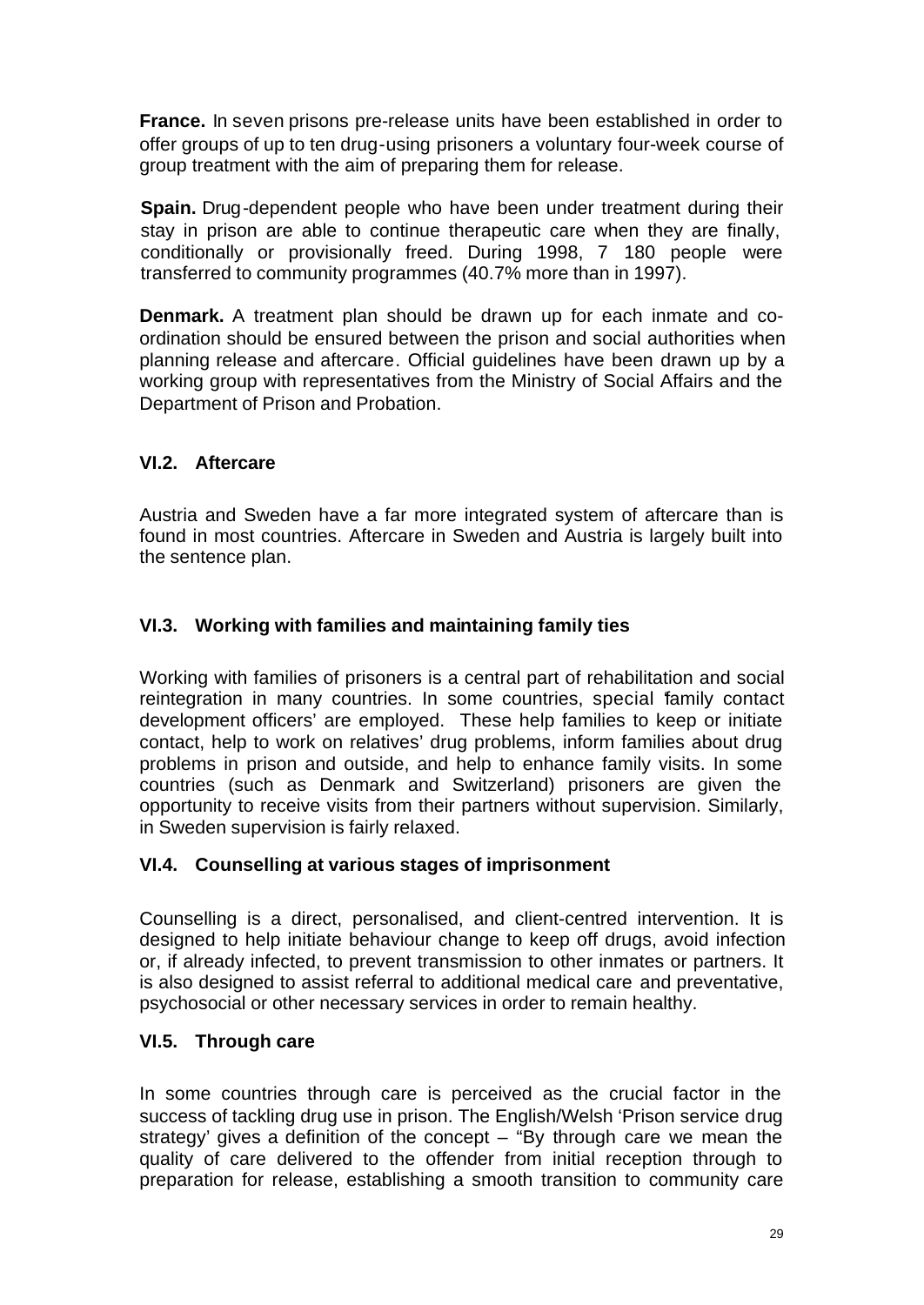after release". This definition implies direct links with sentence management or with incentives and earned privileges schemes. Through care is similarly defined by the Scottish Prison Service.

#### **VI.6. Treatment for sentenced offenders outside prison**

Several countries have legal regulations to suspend the sentence for drug users, if the alternative serves to assist their subsequent rehabilitation in the community. In Sweden, the Prison Treatment Act states that a prisoner may be permitted – while still serving his prison sentence – to be placed in a treatment facility outside prison.

Alternatives are mostly related to the length of sentence. For example, in Germany law allows prisoners to undergo 'treatment instead of punishment' when the sentence to serve is no longer than 2 years. In Greece, after a period of seven to ten months in custody, a drug user may apply to the public prosecutor to continue treatment outside prison. This is the result of a law specifically designed to allow drug users to receive therapeutic treatment rather than stay in prison.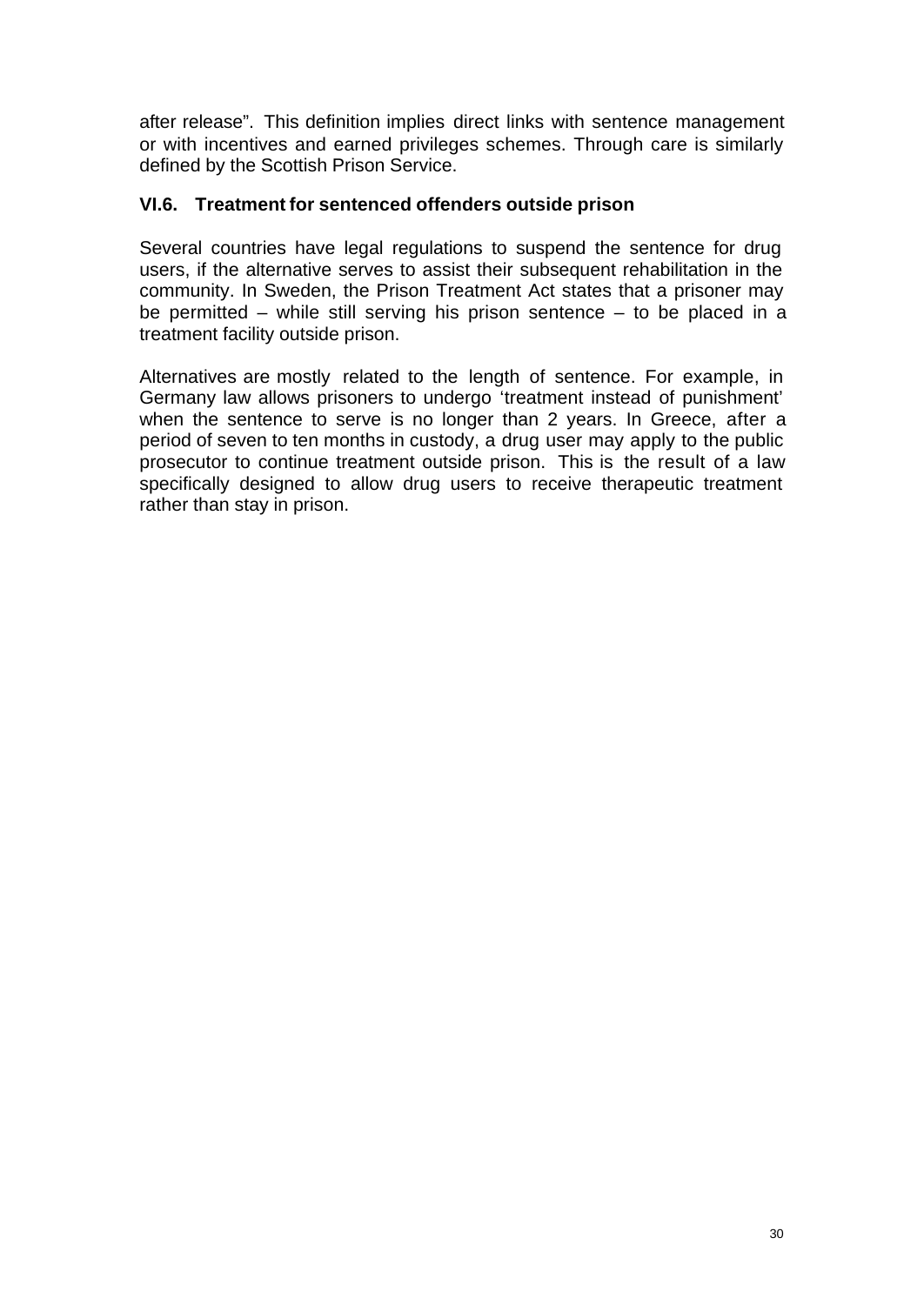# **VII. Evaluation of interventions of assistance to drug users in prisons in the EU**

### **KEY FACTS**

Prisons remain an area where there is major variation in levels of provision. There are limited evaluation data to guide policy-makers in determining the best course of action for the future. More evaluation of delivered prison treatment is needed

#### **VII.1. Evaluation criteria**

To obtain reliable and comparable data, evaluation criteria for demand and harm-reduction interventions have to be developed. Overall issues in the definition of evaluation criteria are: feasibility, degree of acceptance, and effectiveness of the measures undertaken, taking into account the different interests and values of the persons and institutions involved.

As regards interventions, it is of particular importance to determine if changes in drug use behaviour occur. The following criteria may be used as a basis for this analysis:

- abstinence from drugs (abstention from drug use during specified periods);
- reduction of drug use (consumption of smaller amounts);
- reduction of harmful and damaging drug use (changes in drug-using patterns, changes in drugs used, avoidance of overdoses);
- reduction of harmful and damaging drug-use patterns (e.g. shift from injecting to smoking);
- improvement of risk-related knowledge ('safer-use', 'safer-sex');
- improvement of health status; and
- improvement of social and communicative skills and competence (e.g. participation in treatments offered, compliance with rules dominating the treatments, participation in self-help groups, involvement in peer support activities).

The prison system itself may also be the subject of an evaluation. To study the effects ofinterventions, the following criteria can be applied:

- scale of acceptance of the measures by prison officers, medical staff and management;
- changes in the attitude towards drug-using prisoners;
- level of credibility of the preventive measures;
- impact of the measures taken on security matters;